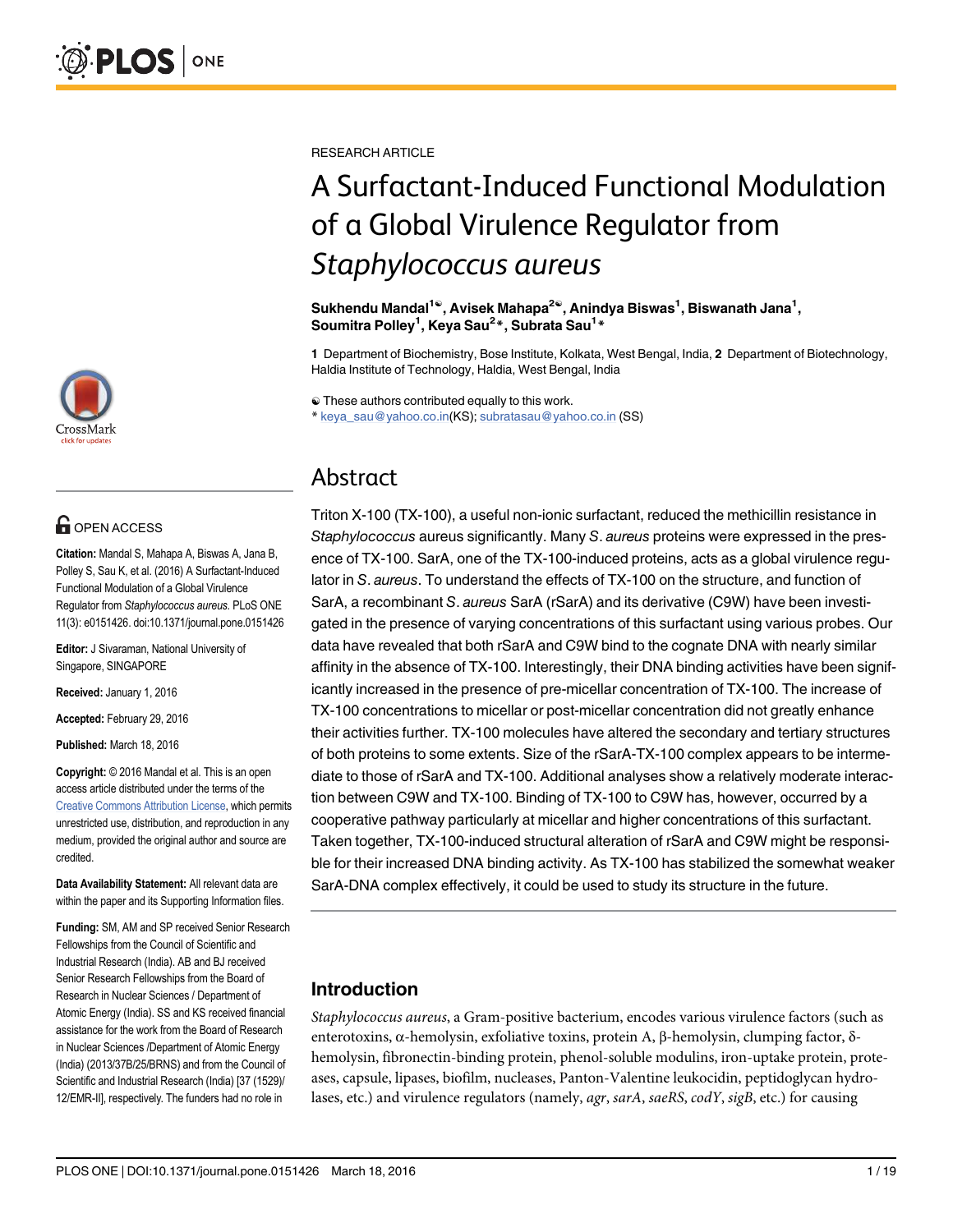

study design, data collection and analysis, decision to publish, or preparation of the manuscript.

Competing Interests: The authors have declared that no competing interests exist.

diseases (e.g., boils, carbuncles, abscesses, pneumonia, endocarditis, osteomyelitis, sepsis, etc.) in human and other animals  $[1-6]$ . Expression of the majority of the virulence factors in S. aureus appeared to be dependently or independently regulated by *agr* and sarA, two global virulence regulators in *S. aureus*  $[1-6]$ .

SarA, a sarA-encoded protein, possesses 124 amino acid residues, forms dimers in solution, carries a flexible C-terminal end and is composed of  $\alpha$ -helix [1, 7, 8]. Interestingly, *S. aureus* encodes ten SarA paralogs such as MgrA, Rot, SarR to SarV, SarX, SarY, and SarZ [5, 6, 9]. The Sar family members in S. aureus were reported to control the expression of various genes including the genes involved in the virulence. The three-dimensional structures of several Sar family of proteins (such as SarA, SarR, SarS, SarZ, Rot, and MgrA) were solved and found to possess a winged-helix conformation  $[9-15]$ . The winged-helix structure of SarA in particular is composed of two globular monomers [12]. There are five α-helices (α1-α5), three β-strands (β1-β3), and multiple loops in each SarA monomer. While  $\alpha$ 1,  $\alpha$ 2, and  $\alpha$ 5 are involved in SarA dimerization, α3, α4, β2, and β3 were speculated to be involved in the DNA binding. The helices α3 and α4 appear to form a helix-turn-helix (HTH) motif, whereas, β2 and β3 produce a βhairpin or winged region in SarA [12].

SarA has exhibited binding to the promoters of many virulence-associated genes/loci such as spa, hla, cna, fnbA, ica, tst, bap, agr, rot, sarS, sarV, etc.  $[1-6]$ . It has also shown binding to the promoters of the genes encoding thioredoxin reductase and superoxide dismutase, which usually protect S. *aureus* from the reactive oxygen species  $[16, 17]$ . Interestingly, SarA acts not only as a repressor but also as an activator  $[1-6, 16, 17]$ . While the binding of SarA to the *cna*, rot, sod, trxB, sarV, and spa promoters inhibited transcription, that to the hla, ica, tst, bap, fnbA, and agr promoters augmented the transcription of the linked genes. In addition, SarA has also repressed its own production by binding to P1 and P3 promoters  $[9]$ . Microarray analyses have suggested that SarA is involved not only in the pathogenesis but also in the diverse cellular activities including metabolism, and transport [18]. In addition, SarA has also shown binding to various mRNA species, indicating its roles in the regulation of the gene expression at the post-transcriptional level [19].

S. aureus becomes one of the dreaded pathogens today primarily due to the non-availability of vaccine and the emergence and dissemination of S. aureus strains, which are resistant to multiple antibiotics  $[1-6]$ . To exterminate such strains, novel antistaphylococcal compounds capable of disrupting the SarA-DNA complex may be useful  $[6, 20]$ . Structure of the SarA-promoter DNA complex with the potentiality in the drug discovery is not known. Such a structure could be determined easily if SarA binds to the cognate DNA with high affinity. The DNA binding affinity of SarA in vitro appeared to be somewhat weak and was different in different buffer  $[1, 2, 5, 6]$ . Buffers with low pH or containing high concentration of any reducing agent have enhanced the binding affinity of SarA marginally [21]. The phosphorylation-dephosphorylation status of SarA has also modulated its binding activity to some extent [22, 23]. By analyzing the compositions of different SarA binding buffers  $[9, 20-22]$ , we have recently learnt that the DNA binding affinity of SarA is relatively higher in the buffers containing micellar concentration of Triton X-100 (TX-100), a non-ionic surfactant [24]. Numerous membrane proteins were purified using this detergent  $[25-26]$ . Structures and function of many non-membrane proteins were also modulated by TX-100 as well [27–29]. Interestingly, TX-100 reduced the methicillin resistance in various *S. aureus* strains remarkably [30–33]. A proteomics study has even revealed the increased expression of SarA in the presence of TX-100 [34]. Thus far, no systematic study has been carried out to precisely understand the effects of TX-100 on the structure and function of SarA. In the present study, we have investigated the effects of TX-100 on the structure and function of a recombinant SarA (rSarA) and its mutant (C9W) by various in vitro methods. Mutant C9W carries a Cys to Trp substitution at position 9 of rSarA  $[8]$ . Our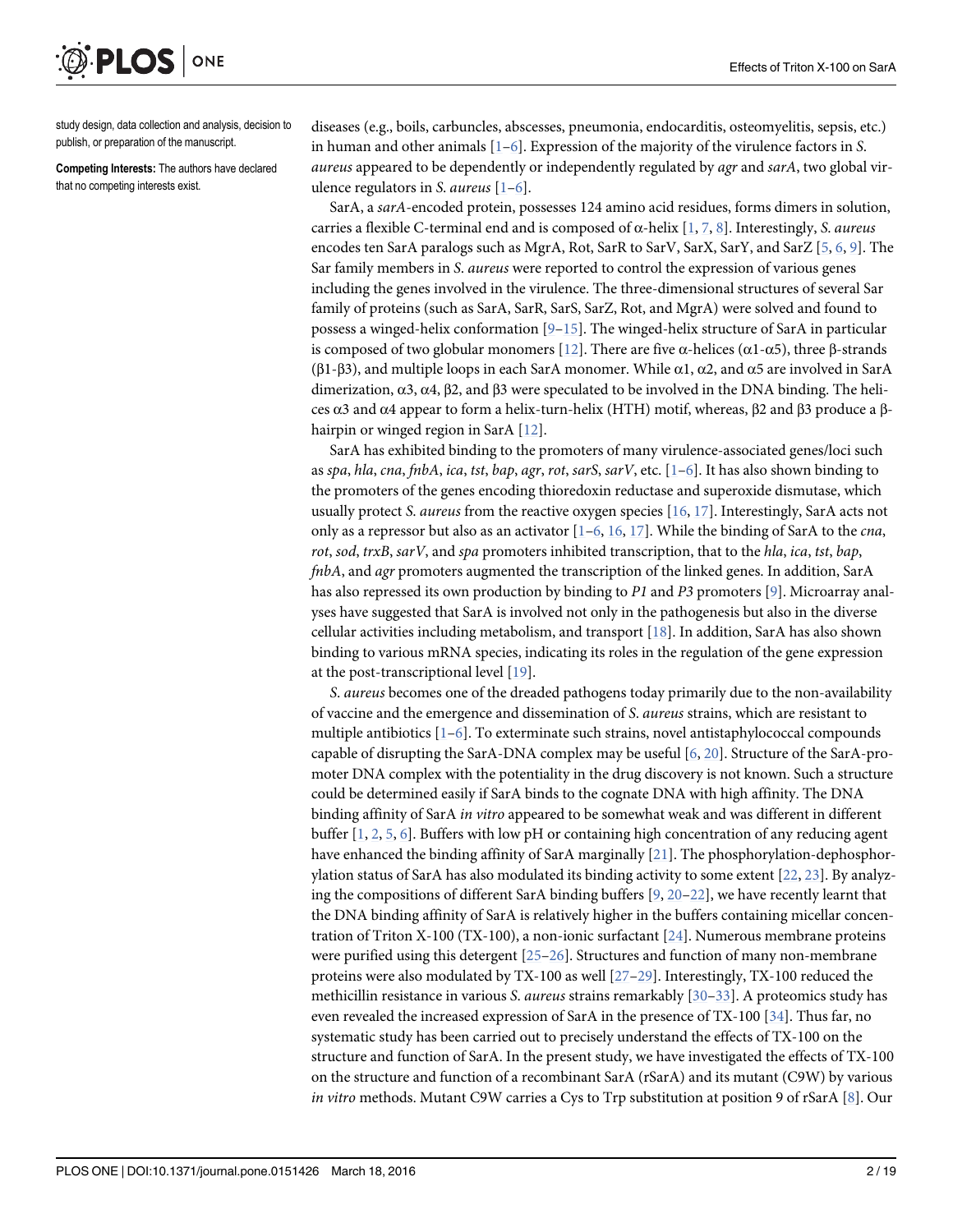data have demonstrated a significant increase of the DNA binding activity of both rSarA and C9W in the presence of pre-micellar, micellar, and post-micellar concentrations of TX-100. In addition, TX-100 micelles have marginally altered the structures of these proteins and formed complexes with them. Binding of TX-100 micelles to C9W has occurred by a cooperative manner.

# Materials and Methods

## Materials

Acrylamide, bis-acrylamide, TX-100, glutaraldehyde, PMSF (phenylmethane sulfonylfluoride), urea, and IPTG (isopropyl β-D-thiogalactopyranoside) were bought from Merck, SRL, or Sigma. All other reagents were of the highest purity available. Oligonucleotides, polymerase chain reaction (PCR) kit, plasmid DNA purification kit, the gel extraction kit, restriction and modifying enzymes, DNA and protein markers, alkaline phosphatase-linked goat anti-mouse antibody, anti-His antibody, and Ni-NTA resin were purchased from Genetix Biotech Asia Pvt Ltd., GE Healthcare Biosciences Ltd., Fermentas, Hysel India Pvt Ltd., Santa cruz Biotechnology Inc., and Qiagen. Radioactive nucleotide  $[\gamma^{-32}P]$  ATP was procured from the Bhabha Atomic Research Center. S. aureus strain Newman was obtained as a generous gift from Prof. Chia Y Lee, University of Arkansas for Medical Sciences. E. coli BL21(DE3) and plasmid pET28a were presented by the late Prof. P. Roy, Bose Institute. Oligonucleotides used in the present study were listed in S1 Table. rSarA was purified as described [8].

# Basic molecular biological techniques

All of the molecular biological methods such as plasmid DNA isolation, polymerase chain reaction (PCR), restriction enzyme digestion, agarose gel electrophoresis, labelling of DNA fragment by  $[\gamma^{-32}P]$  ATP, DNA ligation, competent *E. coli* cell preparation, DNA transformation, estimation of protein and DNA, sodium dodecyl sulphate-polyacrylamide gel electrophoresis (SDS-PAGE), staining of polyacrylamide gel, Western blotting, native polyacrylamide gel electrophoresis, isolation of genomic DNA from S. aureus Newman, and sequencing of DNA fragments were performed as reported earlier [8, 35–39].

# Purification of C9W

To purify C9W, a PCR amplification of plasmid p1311 DNA [8] was performed using primers SarAC9W1 and SarAC9W2 (S1 Table) by a standard procedure [40]. The resulting DNA fragments were cloned to pET28a, an E. coli-specific expression vector. One of the yielded plasmids that carried the desired sequence was considered and designated p1336. E. coli SAU1336 was constructed by transforming E. coli BL21(DE3) with p1336. C9W was purified from SAU1336 cells by a standard affinity chromatography [8]. In brief, the IPTG-induced SAU1336 cells in buffer A [20 mM Tris-HCl (pH 8.0), 300 mM NaCl, 10 mM imidazole, 5% glycerol and 10 μg/ ml PMSF] were broken by sonication. After removal of cell debris, the crude extract was subjected to a Ni-NTA column chromatography. Different fractions collected from the chromatography were analyzed by a SDS-13.5% PAGE (S1 Fig). The gel picture shows that the elution fraction primarily contains a protein with the molecular mass of  $\sim$  16 kDa. The eluted protein could be C9W as it has shown significant binding to a <sup>32</sup>P-labeled hla DNA [8] and yielded an intrinsic Trp fluorescence spectrum (see below). We dialyzed the eluted C9W against buffer B [20 mM phosphate buffer (pH 8.0), 100 mM NaCl, and 5% glycerol] or buffer C (buffer B containing distinct concentration of TX-100) for 12–16 h at 4°C. The molar concentration of rSarA or C9W was determined using the molecular mass of its monomer.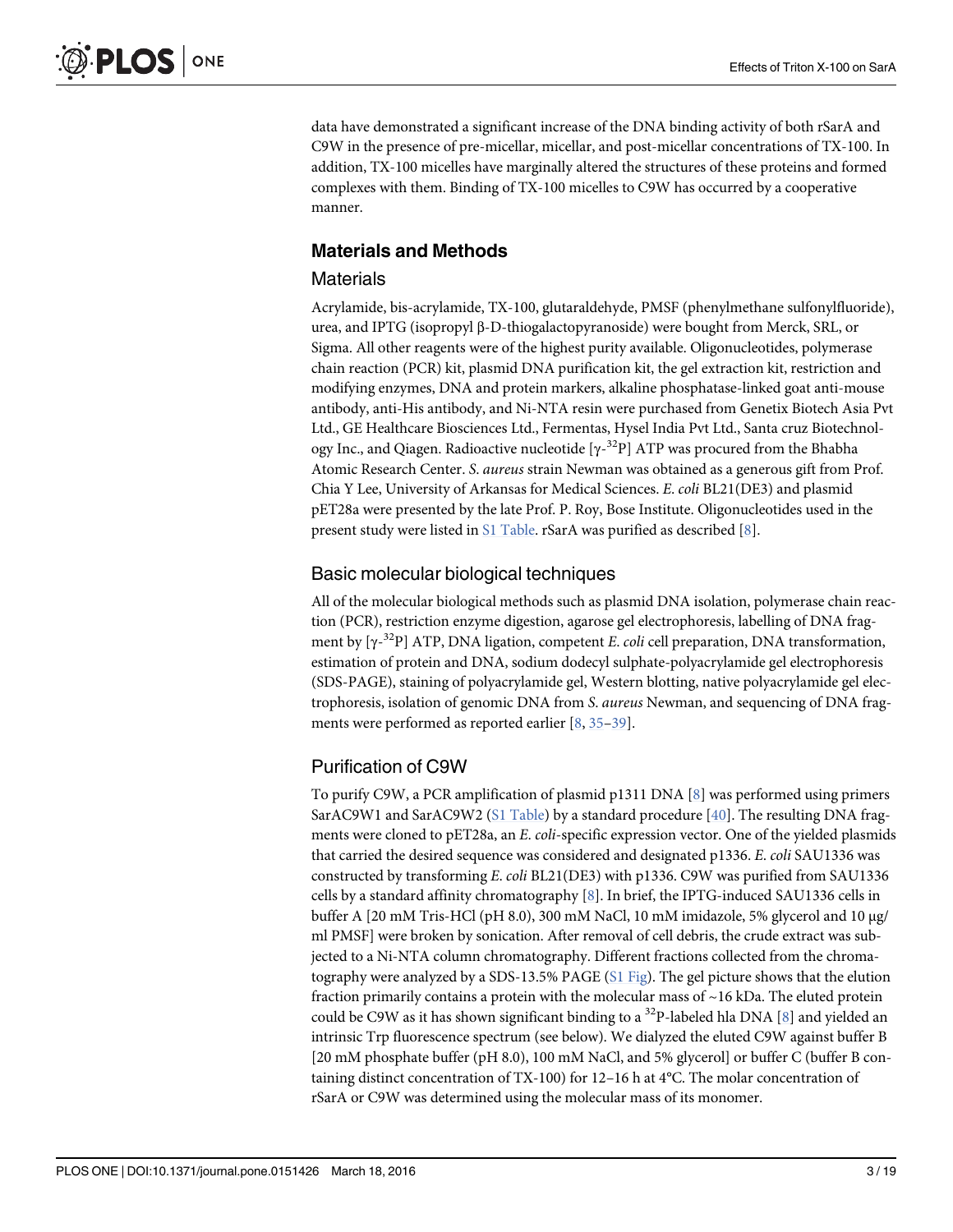# Gel shift assay

To determine the DNA binding activities of rSarA and C9W, we carried out separate gel shift assays by a standard procedure with modifications [41]. Briefly, reaction mixtures (in buffer B or buffer C) containing varying amounts of protein and 0.1 nM  $^{32}$ P-labelled hla [8] or spa DNA (produced using Newman DNA and oligonucleotides Spa1 and Spa2; S1 Table) were incubated for 20 min on ice followed by the analysis of all samples by the 6% native PAGE. The amounts of DNA bound by rSarA or C9W were determined using the scanned (band intensity) data from the autoradiograms. The apparent equilibrium dissociation constant  $(K_d)$  for the protein-DNA interaction was calculated by fitting the gel shift assay data to a sigmoid curve equation using Microcal Origin (Version 6.0).

## DNase I footprinting assay

To identify the binding site of rSarA, a DNase I footprinting assay was performed by a standard method  $[37, 42]$  with some modifications. Briefly, the 5' end of hla2 DNA  $(S1$  Table) was labeled with  $^{32}$ P using [ $\gamma$ - $^{32}$ P] ATP and T4 polynucleotide kinase [37]. A  $^{32}$ P-labeled DNA fragment was made by PCR amplification of S. aureus Newman DNA using labeled primer hla2 and unlabeled primer hla1 (S1 Table). Nearly 50 nM labeled hla DNA was incubated with 500 nM rSarA in buffer C (containing 0.7 mM Triton X-100 and 1 mM MgCl<sub>2</sub>) for 20 min on ice. The reaction mixture was treated with 0.5 units of DNase I for 15 min at room temperature. After termination of the reaction by a Stop solution, the chopped DNA fragments in the mixture were successively purified by the phenol-chloroform (1:1) extraction, and alcohol precipitation steps [37, 42]. To make control DNA fragments, the labeled hla DNA in the absence of rSarA was similarly digested with DNase 1. The adenosine + guanine and guanine sequencing ladders were produced using the labeled hla DNA by a standard method [37]. All of the DNA pieces were analyzed by a urea-8% PAGE as described [42]. The dried gel was analyzed by a phosphorimager to see the resolved DNA fragments [41].

# Shape and Size of rSarA

To determine the oligomeric status of rSarA, a glutaraldehyde-mediated cross-linking experiment of rSarA (10  $\mu$ M) in the buffer B or buffer C was carried out as stated [38].

To determine the hydrodynamic radius of rSarA in the presence/absence of TX-100, dynamic light scattering (DLS) experiment of rSarA in buffer B or buffer C was performed by a standard method with some modifications  $[8, 43]$ . Briefly, buffer C with/without rSarA was centrifuged at 12000 rpm for 30 min followed by its filtration through 0.22 μm Millex syringe filter. rSarA in buffer B was also treated similarly. DLS experiments of the resulting protein (30 μM) and buffers were performed at a scattering angle of 90° using Zetasizer Nano S from Malvern Instruments. The hydrodynamic radii of rSarA, TX-100, and rSarA-TX-100 complex have been determined by fitting the yielded data to the Stokes-Einstein equation (Eq 1) using software installed in the scattering instrument.

$$
R_h = kT/6\pi\eta D \tag{1}
$$

where  $R_h$ , k, T,  $\eta$ , and D are hydrodynamic radius, Boltzmann's constant, absolute temperature, viscosity of the buffer, and translational diffusion coefficient, respectively.

#### CD and fluorescence spectroscopy

To obtain clues about the secondary structures of rSarA and C9W, far-UV Circular Dichroism (CD) spectra (200–260 nm) of these macromolecules (10  $\mu$ M) in buffer B or buffer C were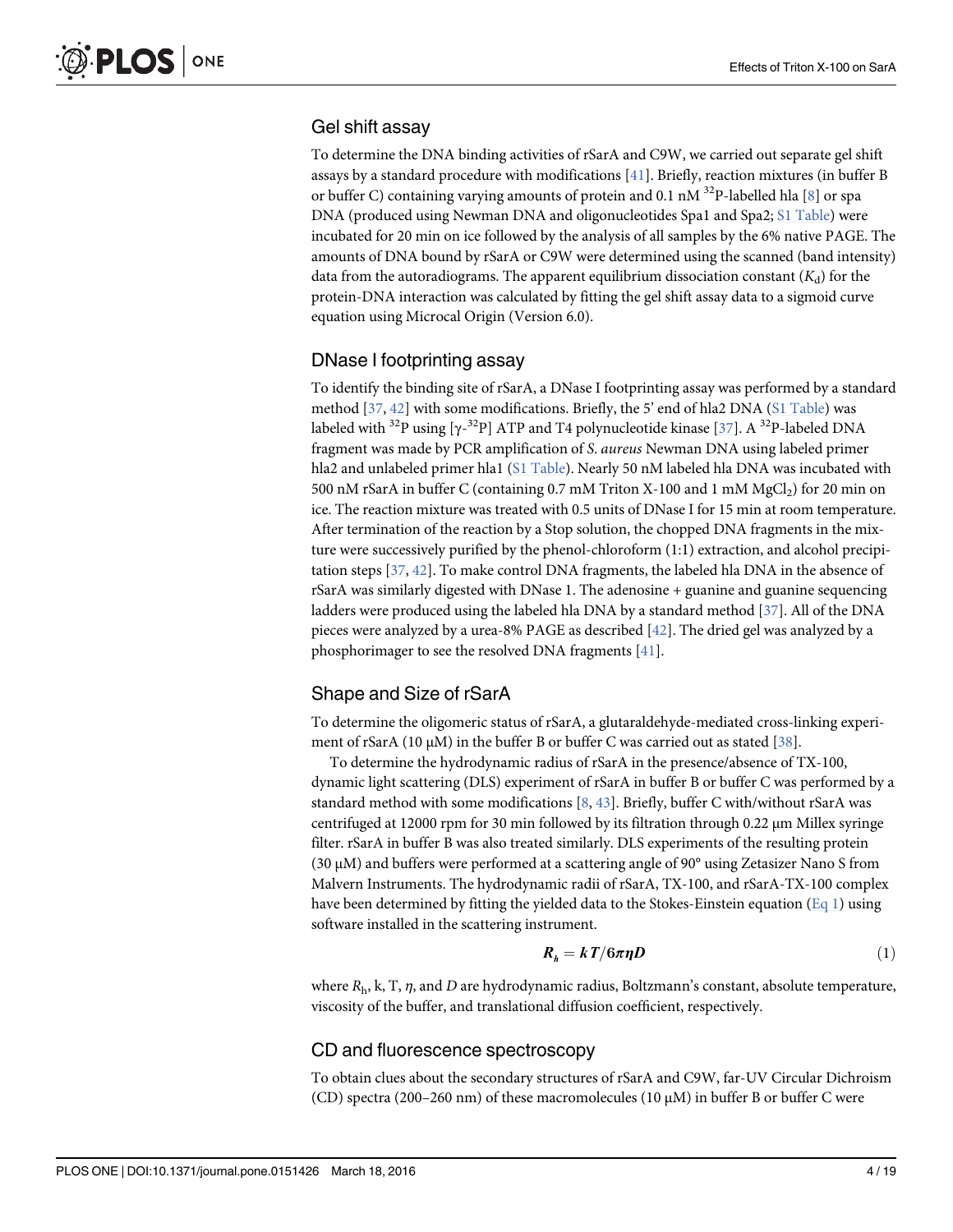recorded as mentioned earlier [38, 44]. To determine the quantity of different secondary structural elements in these proteins, their CD spectra were analyzed by CDNN [45]. To obtain clues about the tertiary structure of rSarA, near-UV CD spectrum (250–350 nm) of this protein (30  $\mu$ M) in buffer B or buffer C was recorded as described [38, 44].

To know about the tertiary structure of C9W, the intrinsic Trp fluorescence spectrum ( $\lambda_{\rm ex}$  = 295 nm and  $\lambda_{\rm em}$  = 300–400 nm) of this rSarA derivative (2.5 µM) in buffer B or buffer C was recorded as demonstrated [38, 46]. The intrinsic fluorescence spectra of C9W, pre-equilibrated with 0–1.54 mM TX-100 for 20 min on ice, were also recorded as above. Using the intrinsic Trp fluorescence intensity values (at 336 nm) of 0–1.54 mM TX-100-equilibrated C9W, the average number of TX-100 molecule bound per C9W molecule (ν) was determined using a standard equation (Eq 2) as stated earlier [27].

$$
v = \theta [TX - 100]/[C9W]
$$
 (2)

where  $\theta$ , [TX-100], and [C9W] indicate the fraction of C9W bound to TX-100, total concentration of TX-100, and total concentration of C9W, respectively.

The fraction of C9W bound to TX-100 ( $\theta$ ) was calculated from the following equation [27]:

$$
\theta = (I_{obs} - I_{free})/(I_{min} - I_{free})
$$
\n(3)

where  $I_{\text{obs}}$ ,  $I_{\text{min}}$ , and  $I_{\text{free}}$  denote Trp fluorescence intensity at any TX-100 concentration, Trp fluorescence intensity in the presence of TX-100 concentrations yielding saturation binding, and Trp fluorescence intensity in the absence of TX-100, respectively.

To determine the binding affinity of TX-100 to C9W, the Trp fluorescence intensity values obtained in the presence of  $0-1.54$  mM TX-100 were analyzed by the Scatchard equation (Eq. 3) as described [27, 47].

$$
r/c = Kn - Kr \tag{4}
$$

where  $K$ ,  $r$ ,  $c$ , and  $n$  indicate the binding affinity constant, moles of TX-100 bound per mole of C9W, unbound TX-100 concentration, and number of TX-100 binding sites on C9W, respectively. The unbound TX-100 concentration and bound TX-100 concentration were determined using the equations  $[TX-100](1-\theta)$  and  $[TX-100]\theta$ , respectively  $[27]$ . The Scatchard plot has been made by plotting  $r/c$  values against r values [ $\frac{47}{2}$ ].

#### Statistical analysis

All of the results were provided here as the means of at least three separate experiments with the standard deviation. Mean, standard deviation, and  $p$  values were estimated using the corresponding default statistical functions from Microsoft Excel. The two results were deemed noteworthy when the related  $p$  value was <0.05.

#### **Results**

#### Effects of TX-100 on the DNA binding affinity of rSarA

The critical micelle concentration of TX-100 in the aqueous solution ranges from ~0.2 to 0.9 mM [24]. To verify whether the micellar concentration of TX-100 truly enhances the DNA binding affinity of rSarA, we have studied the equilibrium binding of rSarA to <sup>32</sup>P-labeled hla DNA in the presence of 0 and 0.7 mM TX-100 using separate gel shift assay. As reported previously  $[9, 20-22]$ , the concentration of rSarA that started forming the rSarA-hla DNA complex in the absence of TX-100 ( $Fig 1A$ ) was higher than that initiated the same in the presence of TX-100 micelles (Fig 1B). The plots of the percent DNA bound versus the rSarA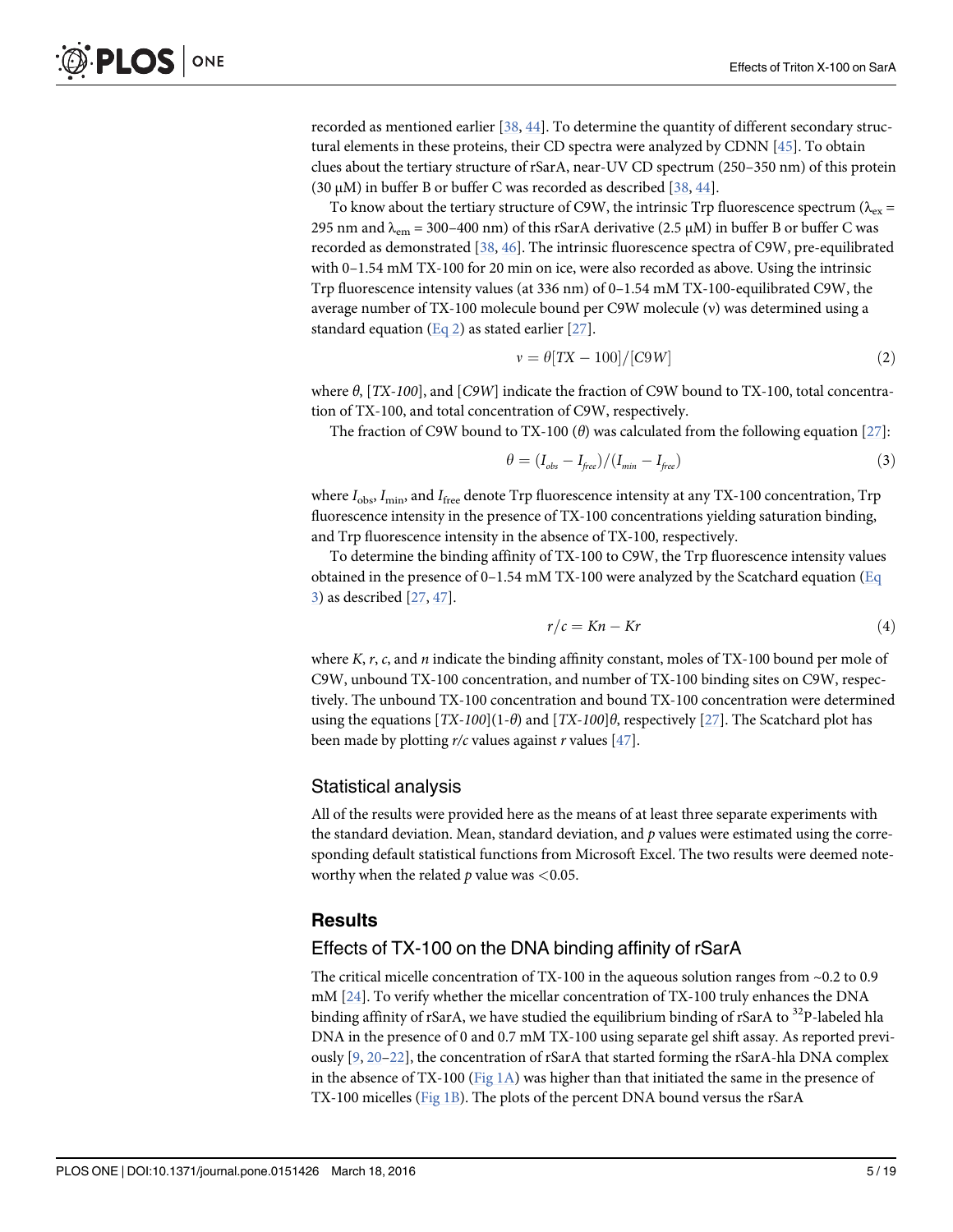

Fig 1. Gel shift assay in the presence of varying concentrations of TX-100. Autoradiograms show the equilibrium binding of rSarA to the <sup>32</sup>P-labeled hla DNA in the presence of 0 mM (A), 0.7 mM (B), 0.1 mM (D), and 1.25 mM (E) TX-100. Arrowhead indicates the rSarA-hla DNA complex. All of the assays are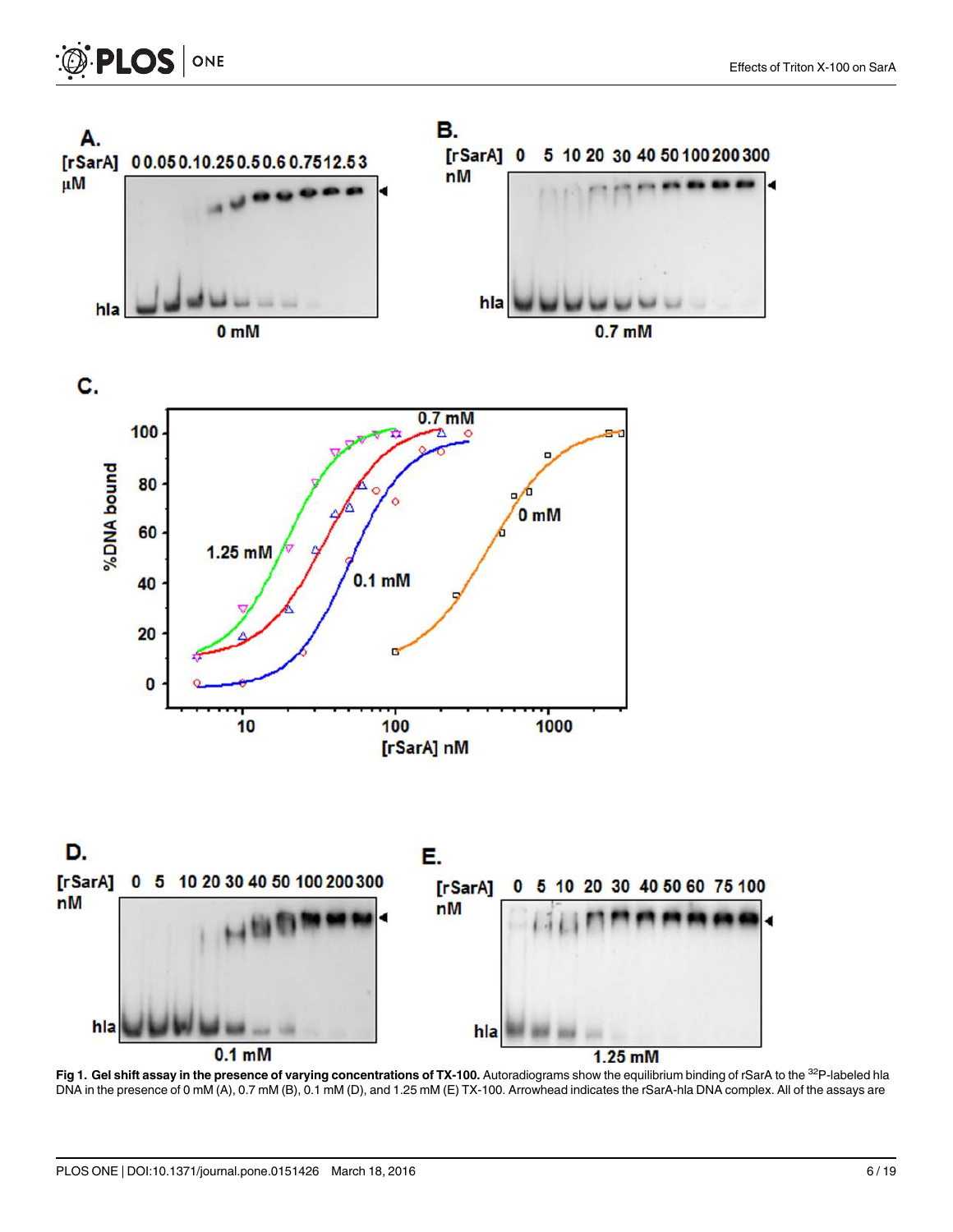ONE **PLOS I** 

performed at least three times. A set of autoradiograms are shown here. (C) rSarA DNA binding affinity. The amounts of rSarA bound to hla DNA in the presence of indicated concentrations of TX-100 are determined (using the data from the above autoradiograms) and plotted against the corresponding rSarA concentrations.

doi:10.1371/journal.pone.0151426.g001

concentrations, developed using the data from the autoradiograms in Fig  $1A$  and  $1B$ , have revealed that the apparent equilibrium dissociation constants (i.e. rSarA concentrations yielding 50% saturation of the input hla DNA) in the presence and absence of TX-100 are 35±4 and 364±8 nM, respectively (Fig 1C; Table 1). The hla DNA binding affinity of rSarA has, therefore, increased about ~950% in the presence of 0.7 mM TX-100 ( $p = 0.002$ ).

To determine whether the pre-micellar and post-micellar concentrations of TX-100 also modulate the DNA binding activity of rSarA, we have performed gel shift assays using the  $^{32}P$ labeled hla DNA and rSarA in the presence of 0.1 and 1.25 mM TX-100, respectively. The rSarA-hla DNA complex is again formed at a rSarA concentration which is lower in the presence of TX-100 (pre-micellar and post-micellar) than in the absence of TX-100 (Fig 1D and  $1E$ ). The  $K_d$  values are determined from the resulting plots of the percent DNA bound versus the rSarA concentrations (Fig 1C and Table 1). There are about ~600% and ~1700% increase of the hla DNA binding affinity of rSarA in the presence of 0.1 mM, and 1.25 mM TX-100, respectively. Additional analysis, however, reveals no significant difference between the  $K_d$  values obtained at 0.7 mM and 0.1 mM or 1.25 mM TX-100 (all  $p$  values greater than 0.05).

To verify if the TX-100-mediated increase of the binding affinity of rSarA is DNA specific, we have studied the equilibrium binding of rSarA to  $32P$ -labeled spa DNA in the presence of 0 and 0.7 mM concentrations of this detergent. As noticed with hla DNA (mentioned above), rSarA also shows comparatively higher binding affinity to spa DNA in the presence of 0.7 mM TX-100 ( $S2$  Fig). The  $K_d$  values estimated from the plots of equilibrium binding of rSarA to spa DNA (S2C Fig) reveal that there is about eight times increase of the spa DNA binding activity of rSarA in the presence of 0.7 mM TX-100. The data indicate that the binding affinities of rSarA to both the hla and spa DNAs have been notably boosted byTX-100.

To determine whether TX-100 alters the rSarA binding location in the promoter DNA, we carried out a DNase I footprinting experiment using a saturating amount of rSarA and <sup>32</sup>Plabeled hla DNA in the buffer containing 0.7 mM TX-100. Analysis of the footprint (Fig 2) indicates that the DNA binding location of rSarA in the presence of TX-100 remains nearly identical as reported for a recombinant SarA in the absence of this detergent [36].

#### Effects of TX-100 on the secondary and tertiary structures of rSarA

To see if TX-100 alters both the secondary and tertiary structures of rSarA, we have separately recorded the far- and near-UV CD spectra of this protein in the presence of 0 and

| <b>Concentration of TX-100</b><br>(mM) | $K_d$ values <sup>a</sup> for hia DNA-rSarA<br>interaction (nM) | $K_d$ values <sup>a</sup> for spa DNA-rSarA<br>interaction (nM) | $K_d$ values <sup>a</sup> for hia DNA-C9W<br>interaction (nM) |
|----------------------------------------|-----------------------------------------------------------------|-----------------------------------------------------------------|---------------------------------------------------------------|
| 0                                      | $364\pm8$                                                       | $838+12$                                                        | 398±3                                                         |
| 0.1                                    | $50\pm6$                                                        |                                                                 | 97 <sub>±4</sub>                                              |
| 0.7                                    | 35±4                                                            | $107 + 5$                                                       | 58±3                                                          |
| 1.25                                   | 20±1                                                            |                                                                 | 60±1                                                          |

Table 1. Effect of TX-100 on the DNA binding activity of protein.

<sup>a</sup>The  $K_d$  values for the indicated protein-DNA interaction in the presence of different concentrations of TX-100 are determined from the autoradiograms and the resulting plots of different gel shift assays.

doi:10.1371/journal.pone.0151426.t001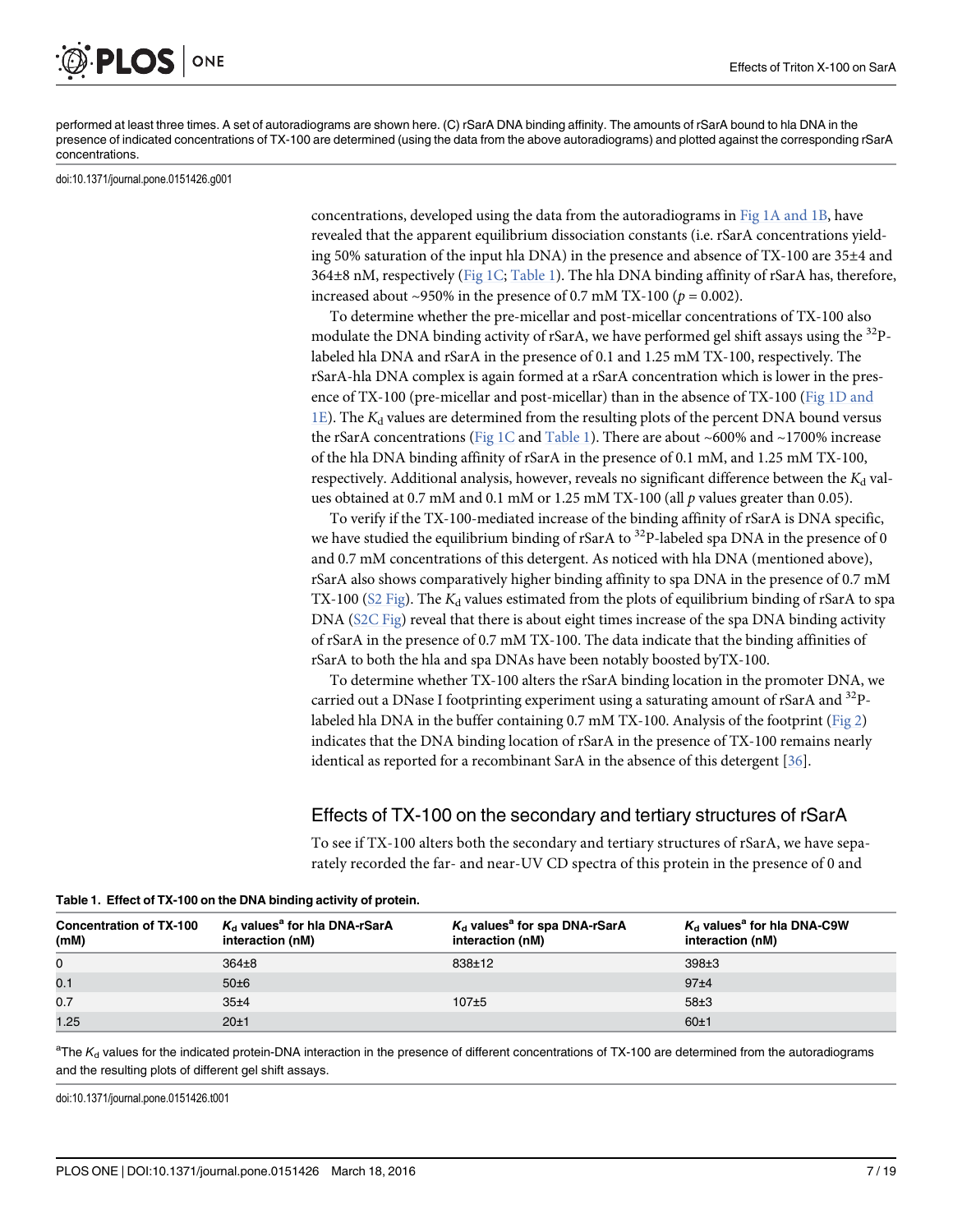



O PLOS ONE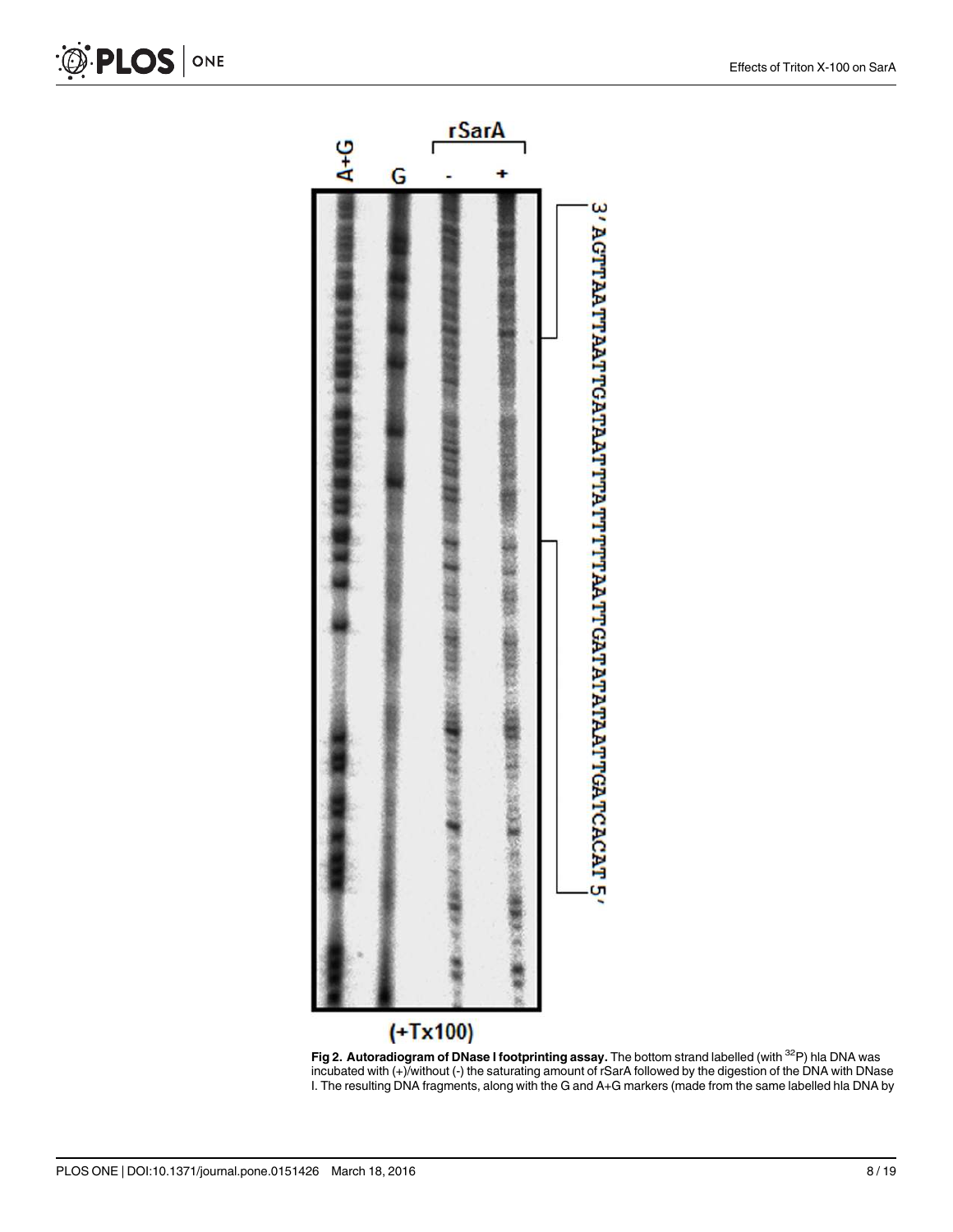a standard method) were separated by a urea-8% PAGE. Sequence of the hla DNA protected by rSarA is shown at the right side of autoradiogram.

doi:10.1371/journal.pone.0151426.g002

0.7 mM TX-100. To notice sufficient extent of structural alteration and to minimize noise, we have used 0.7 mM TX-100 in these spectroscopic studies. Fig  $3A$  shows that far-UV CD spectrum of rSarA in the presence of 0.7 mM TX-100 is fairly different from its spectrum recorded in the absence of this detergent. Both the spectra are, however, composed of the peaks at ~208 and ~220 nm, indicating that rSarA carries varying extent of α-helix in the presence of 0 and 0.7 mM TX-100. Analysis of the spectra by CDNN [44] indicates that the contents of secondary structural elements (including  $\alpha$ -helix) in rSarA have been altered in the presence of TX-100 (S2 Table).

The near-UV CD spectra of rSarA recorded in the presence of 0 and 0.7 mM TX-100 have shown a flattened peak of large positive ellipticity at around 260–285 nm (Fig 3B). Tyr residue usually produces peak at  $\sim$ 275–282 nm, whereas, Phe residue yields peak at  $\sim$ 255–270 nm [39, 44]. The peak at ~260–285 nm could be, therefore, due to the presence of six Tyr and four Phe residues in rSarA. The non-overlapping of the spectra, however, indicate the TX-100-induced alteration of tertiary structure of rSarA. The factors responsible for affecting the near-UV CD spectrum of any protein molecule are the number of aromatic amino acid residues, interaction among the neighboring aromatic amino acid residues, hydrogen bond, protein rigidity, polar groups, etcetera [39, 44]. Currently, the determinants those have partly changed the threedimensional structure of rSarA in the presence of 0.7 mM TX-100 are not clearly known.

#### Effects of TX-100 on the shape and size of rSarA

The shape and size of rSarA, like its structure, may be altered by TX-100 as well. To verify this hypothesis, we have performed various in vitro experiments with rSarA in the buffers containing 0 and 0.7 mM TX-100. The glutaraldehyde-mediated cross-linking experiment shows the formation of dimeric rSarA both in the presence and absence of TX-100 (S3A Fig). The gel filtration chromatography of rSarA in the 0 and 0.7 mM TX-100 containing buffers yielded primarily single peaks with the retention volumes of  $\sim$ 87.87 and  $\sim$ 87.6 ml, respectively (S3B Fig). Using the elution volumes of some monomeric proteins (data not shown) and that of TX-100-untreated rSarA, the apparent molecular mass of rSarA in the absence of TX-100 was calculated to be ~31.95 kDa. The theoretical mass of rSarA, determined using the rSarA sequence, was found to be ~15.78 kDa. Taken together, we suggest the formation of rSarA homodimers in solution containing no TX-100. Our gel filtration chromatography did not show a peak corresponding to the complex formed between rSarA and TX-100 micelles. The absence of complex-specfic peak indicates either the formation of no complex or the dissociation of weak complex upon dilution in the column.

Sizes of many proteins and their complexes with detergents have been determined using dynamic light scattering (DLS), an extremely sensitive probe [8, 43, 48–51]. To test if the dimeric rSarA truly forms complexes with TX-100, we have also measured the sizes of rSarA in the presence of 0 and 0.7 mM TX-100 using separate DLS experiments. The DLS estimation of the buffer containing 0.7 mM TX-100 has also been carried out for comparison. Fig 4 shows that the apparent hydrodynamic radii of TX-100-untreated rSarA, TX-100 and TX-100-equilibrated rSarA are  $\sim$ 7.53,  $\sim$ 11.7, and  $\sim$ 8.72 nm, respectively. The increase of size of rSarA in the presence of TX-100 might be due to the formation of complex between TX-100 micelle and rSarA. As the size of the complex is intermediate to those of rSarA and TX-100, there could be a relatively weaker interaction between rSarA and TX-100.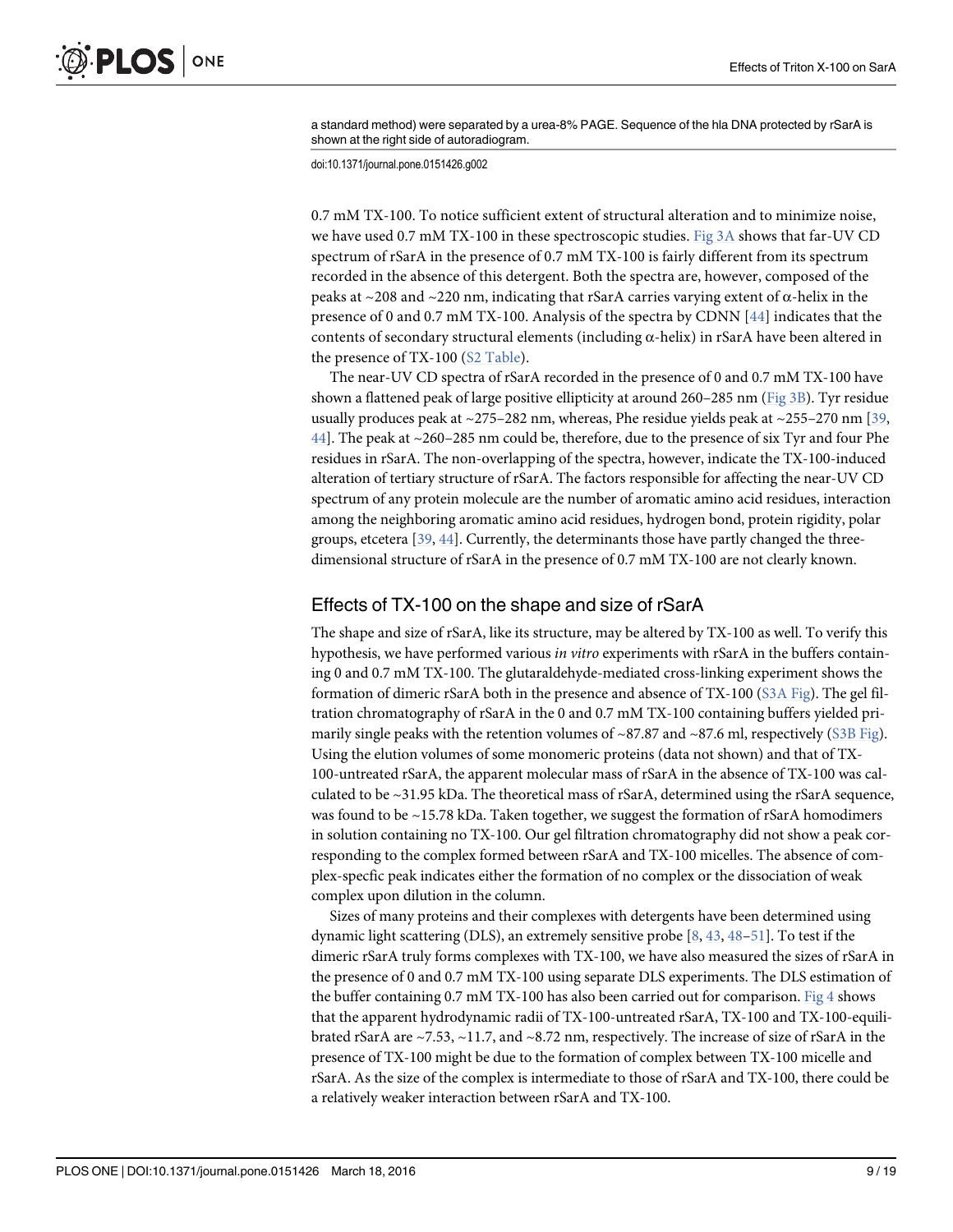



Fig 3. Secondary and tertiary structures of rSarA. Far-UV (A) and near-UV (B) CD spectra of rSarA in the presence of indicated concentrations of TX-100. All of the spectra are recorded at least three times. One set of spectra are shown here.

#### Effects of TX-100 on the DNA binding activity of C9W

Structures and functions of numerous proteins have been investigated by the intrinsic Trp fluorescence spectroscopy, a popular biophysical probe [46]. The absence of Trp residue in rSarA [9] has, however, restricted us to study this protein by intrinsic Trp fluorescence spectroscopy. To elaborately determine the effects of TX-100 on SarA, we have, therefore, constructed and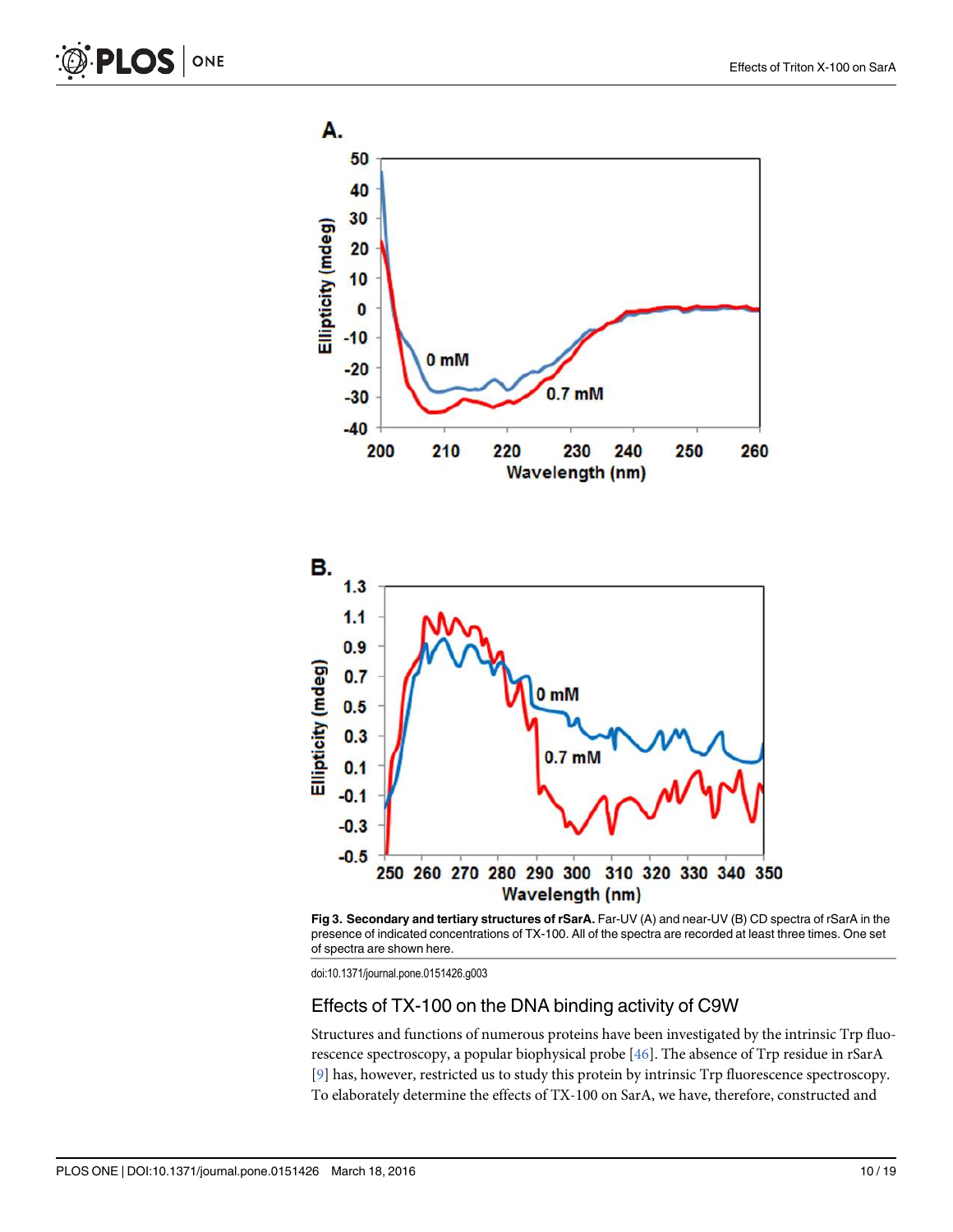

Fig 4. Shape of rSarA. Dynamic light scattering of rSarA, 0.7 mM TX-100, and rSarA plus 0.7 mM TX-100 (Tx). A set of scattering data are shown here.

purified C9W, a rSarA mutant with a Cys to Trp substitution at position 9. The lone Cys residue in SarA is the site where phosphorylation-dephosphorylation takes place [22, 23]. The phosphorylated SarA appears to enhance the affinity of SarA to some promoter DNAs. Previously, a SarA mutant with the Cys to Ala substitution, however, retained adequate DNA binding activity in vitro [12]. To check whether C9W has possessed any DNA binding activity, we have performed a gel shift assay using <sup>32</sup>P-labeled hla DNA and varying concentrations of this mutant. The autoradiogram shows the effective binding of C9W with the labelled hla DNA (Fig 5A). Further analysis of the scanned data from the autoradiogram reveals that the hla DNA binding affinity of C9W is almost similar to that of rSarA (Fig 5B and Table 1).

To verify whether TX-100 also can similarly enhance the DNA binding activity of C9W, we have performed gel shift assays using the <sup>32</sup>P-labeled hla DNA and C9W in the presence of 0.1, 0.7 and 1.25 mM TX-100.The complete binding of C9W to hla DNA also occurs at lower C9W concentration in the presence of TX-100 than in its absence (Fig 5C, 5D and 5E). The  $K_d$  values are calculated from the resulting plots of the percent DNA bound versus the C9W concentrations (Fig 5B and Table 1). The data together show that the hla DNA binding affinity of C9W in the presence of either concentration of TX-100 is considerably higher than that of same protein in the absence of TX-100 (all  $p$  values less than 0.05).

#### Effects of TX-100 on the secondary and tertiary structures of C9W

To check whether TX-100 also modifies the structure of C9W, we have separately recorded its far-UV CD and intrinsic Trp fluorescence spectra in the presence of 0 and 0.7 mM TX-100. Fig 6A reveals that the far-UV CD spectra of C9W in the presence of 0 and 0.7 mM TX-100 are not completely identical. Both spectra possess peaks at  $\sim$ 208 and  $\sim$ 220 nm, indicating the presence of  $\alpha$ -helix in C9W at 0 mM and 0.7 mM TX-100. Additional analysis of the spectra shows the varying amounts of different secondary structural elements (including α-helix) in rSarA in the presence and absence of TX-100 (S2 Table).

To determine the effects of TX-100 on the tertiary structure of C9W, we have recorded the intrinsic Trp fluorescence spectra of this protein in the buffers containing 0 and 0.7 mM TX-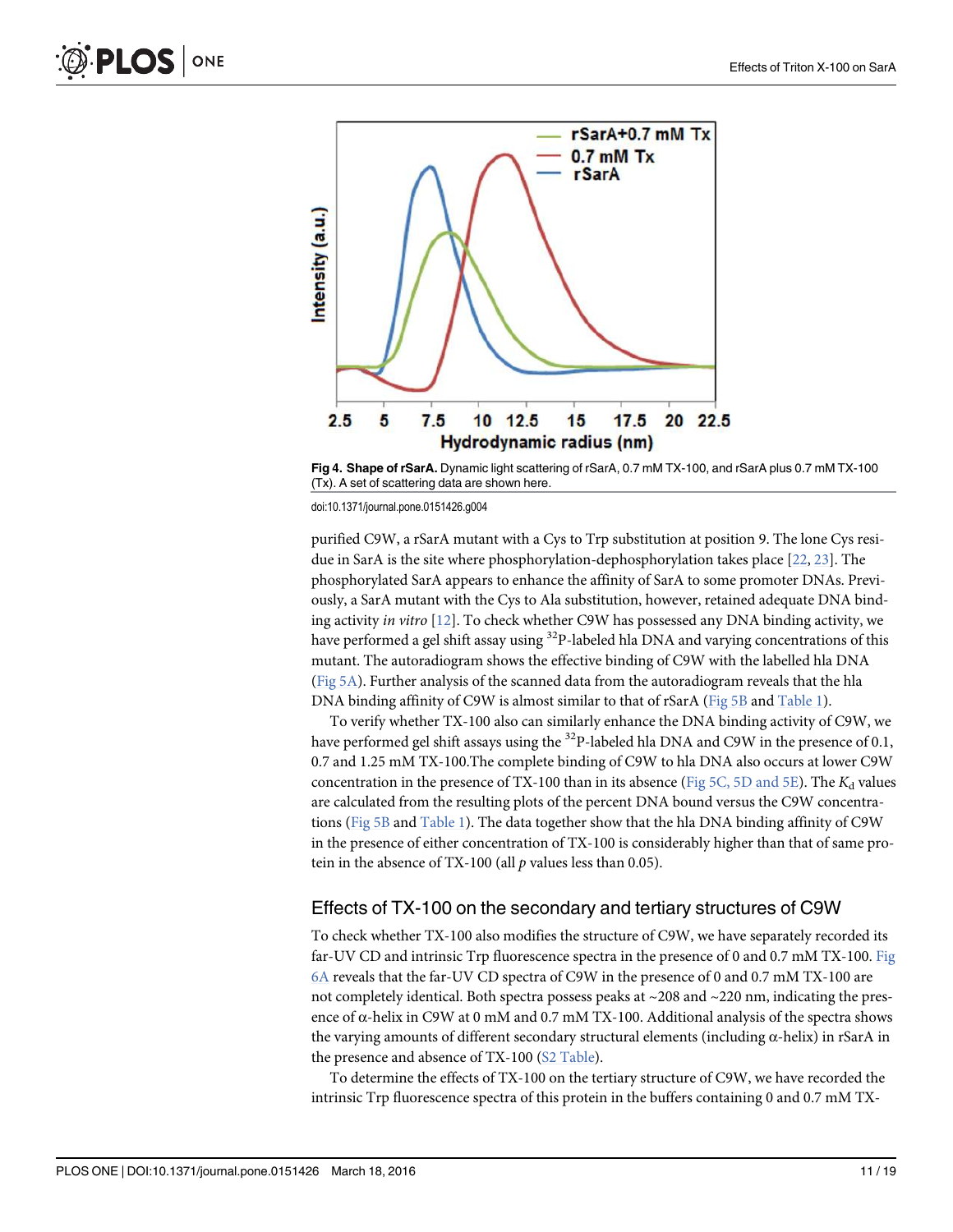

Fig 5. DNA binding activity of C9W at 0-1.25 mM TX-100. (A) Autoradiogram of the gel shift assay shows the equilibrium binding of C9W to the  $^{32}P$ -labeled hla DNA in the presence of 0 mM (A), 0.1 mM (C), 0.7 mM (D), and 1.25 mM TX-100 (E). Arrowhead represents the C9W-hla DNA complex. All of the assays are carried out at least three times. One set of autoradiograms are presented here. (B) DNA binding activity of C9W. The extents of C9W bound to hla DNA in the presence of denoted concentrations of TX-100 are estimated (from the data of the above autoradiograms) and plotted against the corresponding C9W concentrations.

100. Fig 6B shows a relatively higher fluorescence intensity of C9W in the presence of TX-100. In addition, the wavelength of emission maximum ( $\lambda_{\text{max}}$ ) values of the Trp fluorescence spectra of C9W in the absence and presence of TX-100 are 336 and 333 nm, respectively. The data together suggest a TX-100-induced structural alteration of C9W that further buries its Trp residue.

#### Interaction between C9W and TX-100

Our spectroscopic and radioactive investigations indicate the interaction between rSarA/C9W and TX-100. To understand the nature of such interaction precisely, we have also recorded the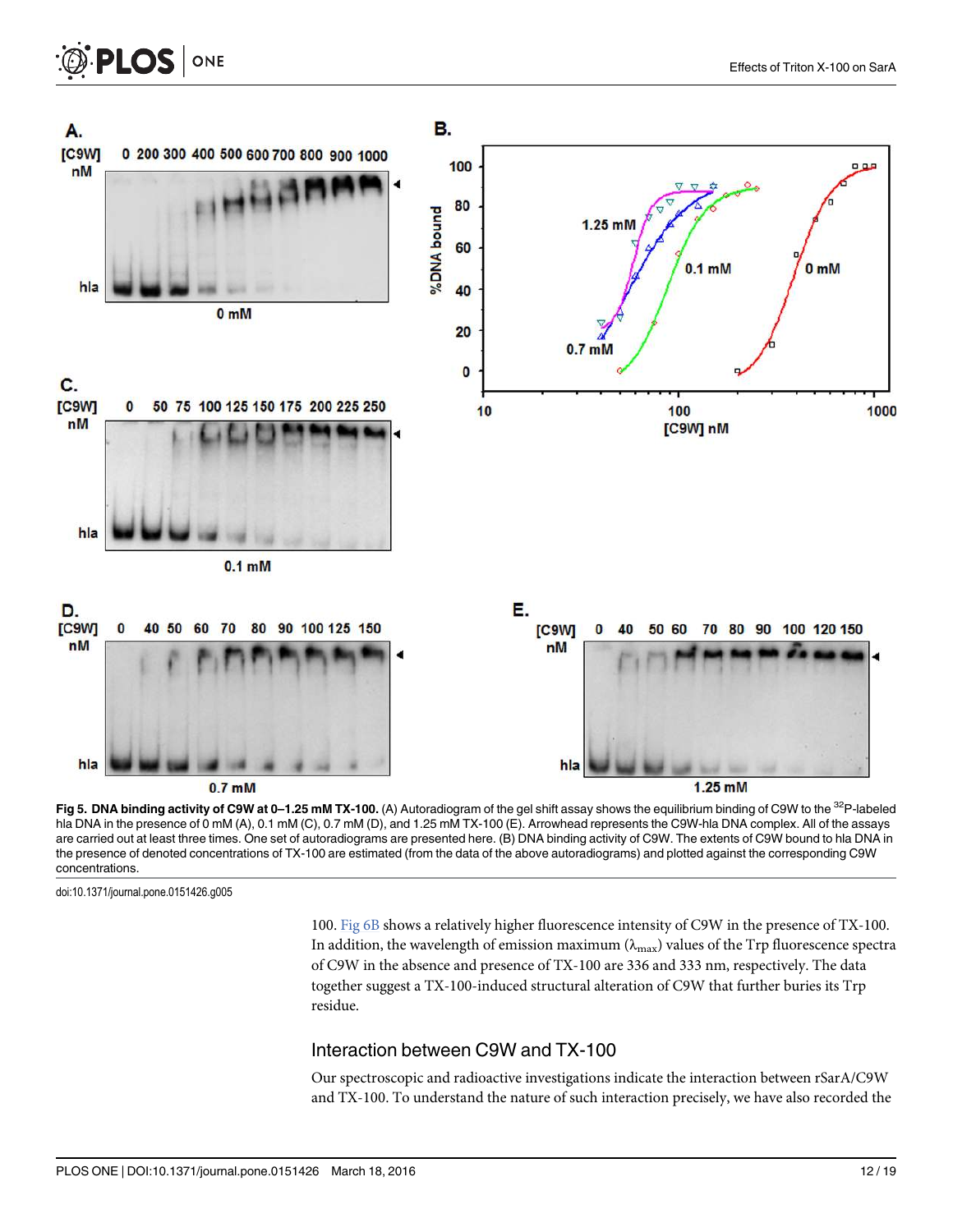

Fig 6. Secondary and tertiary structures of C9W. Far-UV CD (A) and intrinsic Trp fluorescence (B) spectra of C9W in the presence of indicated concentrations of TX-100. One set of spectra are presented here.

intrinsic Trp fluorescence spectra of C9W in the presence of varying concentrations of TX-100 (Fig  $7A$ ). There is the gradual increase of the Trp fluorescence intensity of C9W when the concentrations of TX-100 have been raised from  $\sim$ 0 to 0.154 mM (Fig 7B). Thereafter, the fluorescence intensity values of C9W are not increased notably upon further increasing the TX-100 concentration to 1.54 mM. The  $\lambda_{\text{max}}$  values of C9W are decreased from 336 to 333 nm when the TX-100 concentration has been enhanced from 0 to 1.54 mM. Using the fluorescence intensity values, the amounts of TX-100 bound by C9W are determined and plotted against the TX-100 concentrations ( $Fig 7C$ ). The resulting curve shows a slow rise at the TX-100 concentrations of ~0 to 0.154 mM, indicating that the binding of TX-100 to C9W has followed a non-cooperative mechanism at the pre-micellar concentrations of this surfactant. The binding curve, however, shows a steep rise at ~0.39–1.54 mM TX-100, suggesting that the binding of TX-100 to C9W is cooperative in nature at the micellar and post-micellar concentrations of this surfactant.

To determine the binding affinity of TX-100 to C9W, a Scatchard plot [47] was developed (Fig 7D) using the Trp fluorescence intensity values (Fig 7B) by a standard procedure as stated in Materials and Methods. The Scatchard plot appears to be non-linear, further indicating that the binding of TX-100 to C9W is primarily cooperative in nature. Using the linear part of the Scatchard plot, the affinity constant of TX-100 with C9W has been determined and observed to be ~3 x  $10^4$  M<sup>-1</sup>. Additional analysis with the binding constant shows that the number of TX-100 binding sites on C9W is about 1.3. The binding constants of TX-100 with several globular proteins were reported to be in the order of ~10<sup>2</sup>–10<sup>6</sup> M<sup>-1</sup> [27–28]. Taken together, TX-100 binds C9W with a moderate affinity.

#### **Discussion**

The present investigations for the first time have provided some clues on the interaction between a non-ionic surfactant (such as TX-100) and a DNA binding virulence regulator like S. aureus SarA. We have demonstrated a substantial increase of the DNA binding activity of rSarA/C9W in the presence of TX-100. In addition, secondary and tertiary structures of rSarA/ C9W in the solution containing TX-100 micelles have been altered to some extent. There was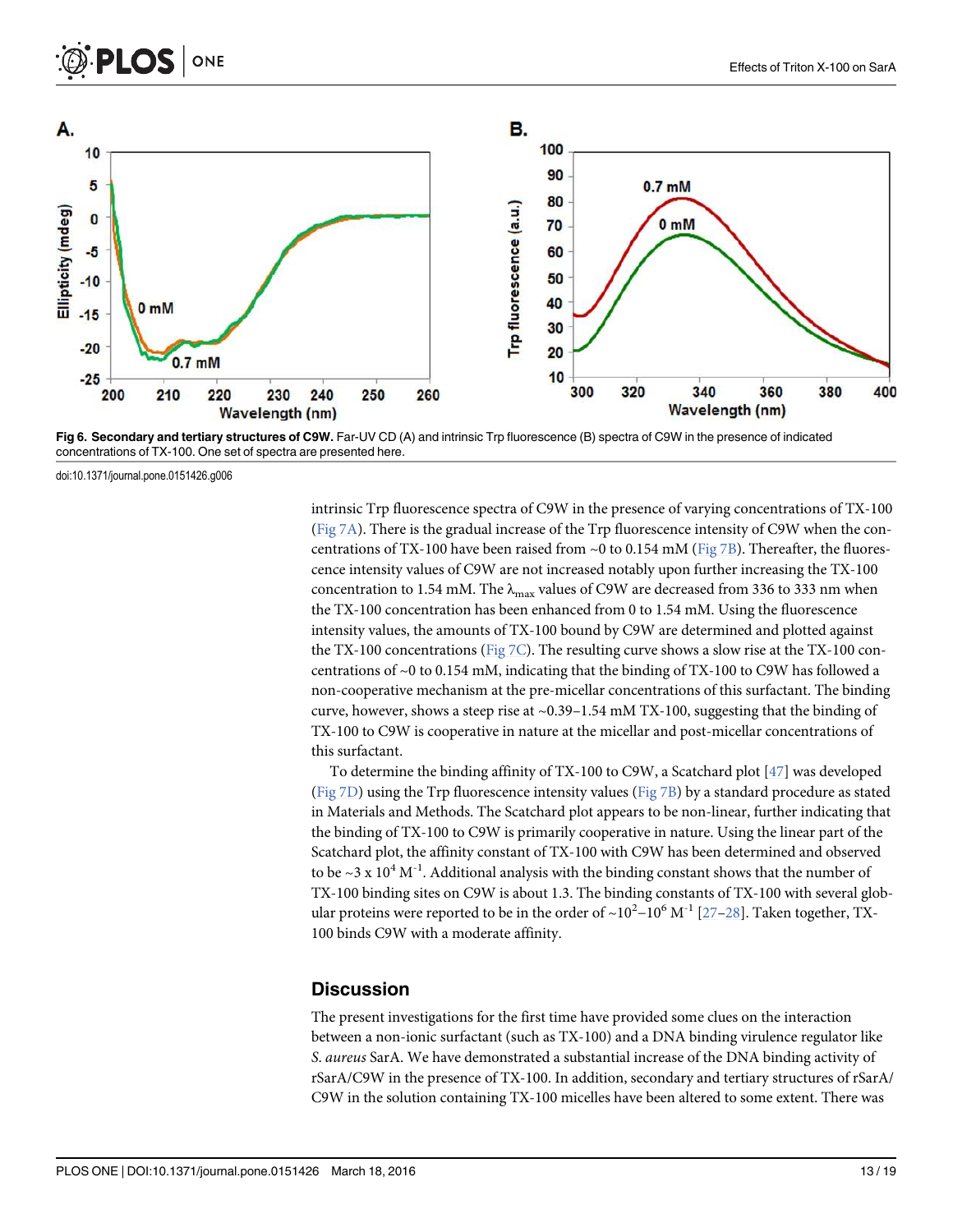

Fig 7. Binding of TX-100 to C9W. (A) The intrinsic Trp fluorescence spectra of C9W in the presence of 0–1.54 mM TX-100 (Tx). A set of spectra are shown here. (B) The Trp fluorescence intensity values of C9W at 336 nm, extracted from the fluorescence spectra in panel A, are plotted against the related TX-100 concentrations. (C) The average number of TX-100 molecule bound per C9W molecule (ν), determined using the Trp fluorescence intensity values stated in panel A and a standard equation [27], are plotted against the total concentration of added TX-100. (D) Scatchard plot showing the interaction between TX-100 and C9W has been developed as described in Materials and Methods. The inset plot, developed using the indicated values, is used to determine the C9W binding constant of TX-100.

even the formation of a complex between TX-100 micelles and rSarA. TX-100 at pre-micellar concentrations bound to C9W by a non-cooperative mechanism. The surfactant at micellar and post-micellar concentrations has, however, exhibited cooperative binding toC9W. Many other globular proteins also possess altered structure and shape upon binding non-ionic surfactants including TX-100 [27–29, 43, 48–50].

Several proteins (including transcription regulator), like rSarA, have shown a higher biological activity in the solution containing  $TX-100$  [29, 51–54]. Molecules of the non-ionic surfactant usually interact with proteins using their respective hydrophobic regions [24]. Such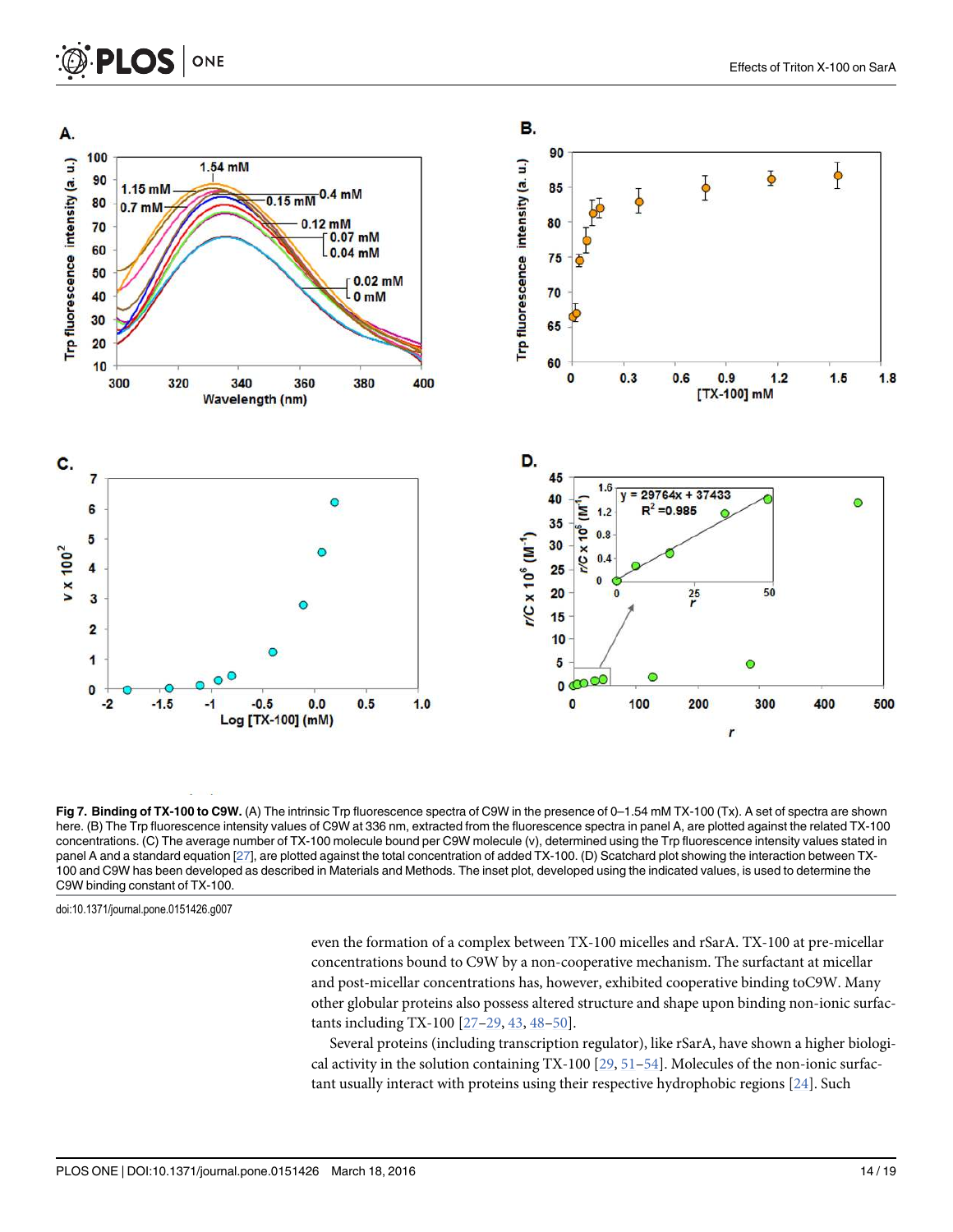interaction may lead to the partial denaturation of protein as well. The SarA dimeric interface formed by its helices  $\alpha$ 1,  $\alpha$ 2, and  $\alpha$ 5 is the most hydrophobic and buried region in this molecule (S4 Fig). Expectedly, most amino acid residues in the SarA dimeric interface are non-polar and possess relatively less crystallographic B-values [12]. Conversely, the residues with the highest B-values form the β-hairpin (or winged region) in SarA, indicating that this is the most surface-exposed region in SarA (S4 Fig). Our previous partial proteolysis data have indicated that the helix α2-forming residues are completely buried, whereas, residues forming helices α1 and  $\alpha$ 5 are predominantly within the interior of SarA dimer [8]. On the other hand, the winged region is extremely susceptible to the proteolytic enzymes. Taken together, the dimeric interface of SarA is the most possible target of TX-100 molecules.

Our intrinsic Trp fluorescence (Fig 7) and DLS (Fig 4) studies indicate that the affinity of TX-100 to dimeric rSarA is not very strong. The hypothesis has been partly supported by the observation that the secondary structure, tertiary structure, and dimerization status of rSarA are not severely affected by this surfactant (Fig 3, Fig 6 and S3 Fig). Possibly, the small structural alterations of rSarA and C9W resulted due to the moderate interactions between TX-100 and the dimeric interfaces of these proteins have oriented their HTH motifs and β-hairpins in a manner that finally have increased their DNA binding activities. As the DNA binding specificity of rSarA was not changed in the presence of TX-100 (Fig 2), this surfactant could be employed in the various DNA binding studies of SarA, which may in turn reveal the regions and residues of SarA and its cognate DNA involved in their interaction.

Lipoteichoic acid (LTA), a key component in the cell wall of S. aureus, usually regulates the expression of various autolysins or peptidoglycan hydrolases in this bacterium [55]. Several studies have indicated that the exposure of S. aureus to TX-100 induces the removal of acylated LTA from this pathogen  $[30-34]$ . The release of LTA, therefore, induces autolysis of S. *aureus*, particularly at the inhibitory concentrations of TX-100. Interestingly, the productions of autolysins and LTA in S. aureus are differently regulated by SarA [56, 57]. An elegant proteomic investigation has demonstrated that TX-100 alters the expression of many S. aureus proteins including SarA and two SarA-regulated proteins, Rot and IsaA [34]. Expression of Rot was substantially suppressed, whereas, that of IsaA was significantly enhanced in the presence of TX-100. Earlier studies have shown that SarA induces and represses the synthesis of IsaA and Rot, respectively [58, 59]. Currently, it is not clear whether the altered expression of Rot and IsaA have been occurred both due to the enhanced production and the structural alteration of SarA in the presence of TX-100.

# Conclusions

Our in vitro probes have indicated that the binding of TX-100 molecules to rSarA has not only considerably enhanced its DNA binding affinity but also altered its structure to some extent. TX-100 also has similarly modulated the DNA binding activity and structure of C9W, a Trp carrying variant of rSarA. TX-100 appears to bind rSarA or C9W with a moderate affinity. The information could be useful to determine the structure of SarA-DNA complex in the future.

# Supporting Information

S1 Fig. Purification of C9W. Different protein containing fractions, collected from the affinity chromatography of SAU1336 cell extract, are analyzed by a SDS-13.5% PAGE. The uninduced, pellet, supernatant, flow-through, wash, and elution fractions are loaded in the lanes U, P, S, F, W, and E, respectively. The marker proteins are loaded in the lane M. Masses of different marker proteins (in kDa) are mentioned at the right side of gel. (TIF)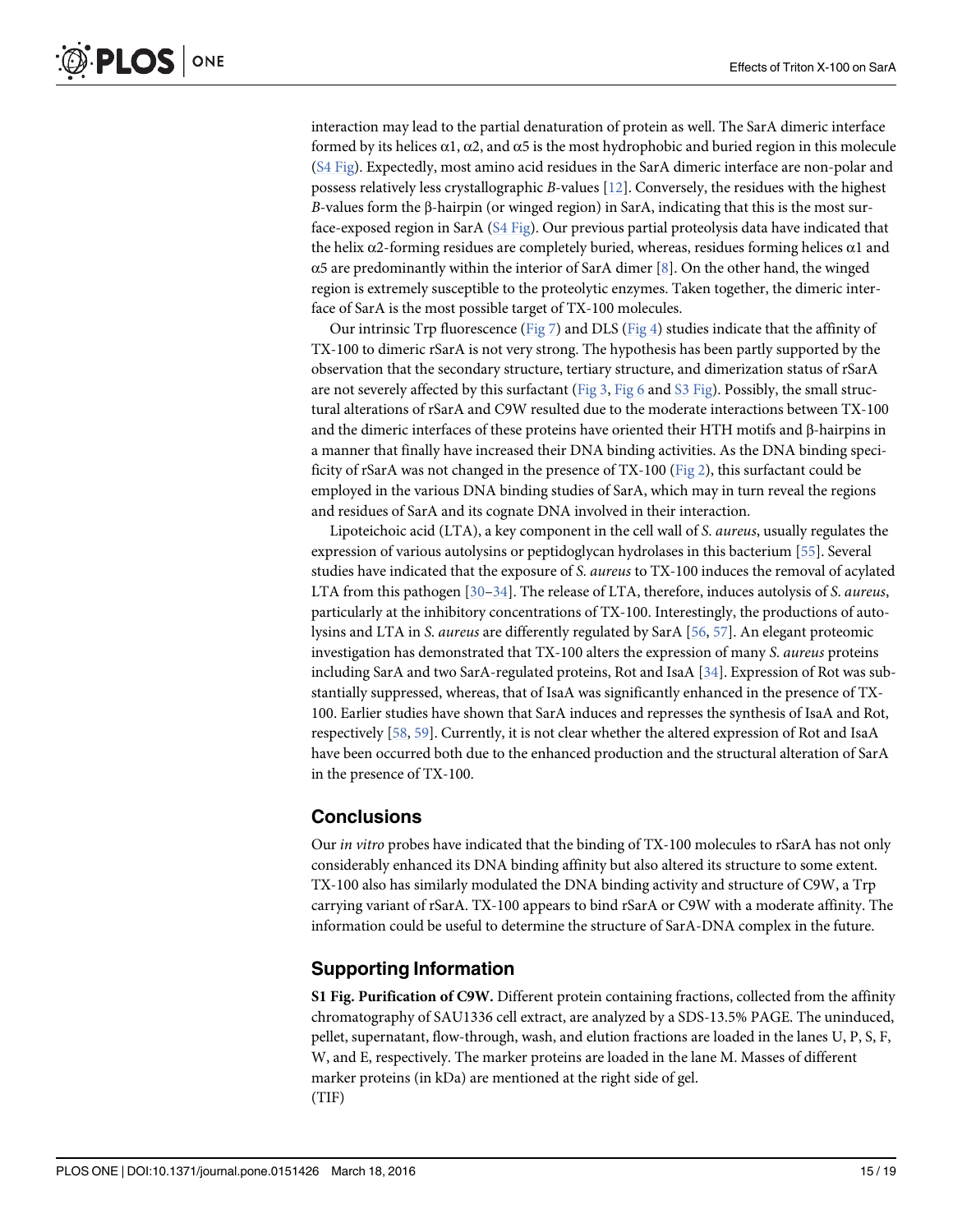S2 Fig. Gel shift assay in the presence of 0 and 0.7 mM TX-100. Autoradiograms show the equilibrium binding of rSarA to the  $32P$ -labeled spa DNA in the absence (A) and presence (B) of TX-100. Arrowhead indicates the rSarA-spa DNA complex. One set of autoradiograms are shown here. (C) rSarA DNA binding affinity. The amounts of rSarA bound to spa DNA in the presence /absence of 0.7 mM TX-100 are determined (from the autoradiograms mentioned above) and plotted against the corresponding rSarA concentrations. (TIF)

S3 Fig. Oligomeric status of rSarA. (A) Glutaraldehyde (GCHO)-mediated crosslinking of rSarA in the presence (+) /absence (-) of 0.7 mM TX-100 (Tx). Proteins treated and untreated with GCHO are analyzed by SDS-13.5% PAGE. The marker proteins are loaded in the lane M. Masses of different marker proteins (in kDa) are mentioned at the right side of gel. (B) Gel filtration chromatography of rSarA in the presence  $(+)$  /absence  $(-)$  of 0.7 mM TX-100 (Tx). (TIF)

S4 Fig. A three-dimensional structure of dimeric SarA. The ribbon structure of dimeric SarA [12] was developed by PyMol (www.pymol.org) on the basis of the crystallographic B-values of the composed residues. The α-helices and β-hairpin of one SarA monomer are indicated. The SarA regions represented by blue and red colors denote the most buried and surface-exposed regions of this molecule, respectively. The SarA regions denoted by other colors indicate varying levels of exposure to surface.

(TIF)

S1 Table. Oligonucleotides used in the study.

(DOCX)

S2 Table. Secondary structural elements in rSarA and C9W. (DOCX)

# Acknowledgments

We thank Mr. J. Chatterjee and Mr. M. Das for their excellent technical support.

# Author Contributions

Conceived and designed the experiments: KS SS. Performed the experiments: SM AM AB BJ SP. Analyzed the data: SM AM KS SS. Contributed reagents/materials/analysis tools: KS SS. Wrote the paper: KS SS.

#### References

- 1. Cheung AL, Bayer AS, Zhang G, Gresham H, Xiong YQ. Regulation of virulence determinants in vitro and in vivo in Staphylococcus aureus. FEMS Immunol Med Microbiol. 2004; 40: 1–9. PMID: 14734180
- 2. Bronner S, Monteil H, Prévost G. Regulation of virulence determinants in Staphylococcus aureus: complexity and applications. FEMS Microbiol Rev. 2004; 28: 183–200. PMID: 15109784
- 3. Plata K, Rosato AE, Wegrzyn G. Staphylococcus aureus as an infectious agent: overview of biochemistry and molecular genetics of its pathogenicity. Acta Biochim Pol. 2009; 56: 597–612. PMID: 20011685
- 4. Otto M. Basis of virulence in community-associated methicillin-resistant Staphylococcus aureus. Annu Rev Microbiol. 2010; 64:143–62. doi: 10.1146/annurev.micro.112408.134309 PMID: 20825344
- 5. Cue D, Lei MG, Lee CY. Genetic regulation of the intercellular adhesion locus in staphylococci. Front Cell Infect Microbiol. 2012; 2: 38. doi: 10.3389/fcimb.2012.00038 PMID: 23061050
- 6. Arya R, Princy SA. An insight into pleiotropic regulators Agr and Sar: molecular probes paving the new way for antivirulent therapy. Future Microbiol. 2013; 8: 1339–53. doi: 10.2217/fmb.13.92 PMID: 24059923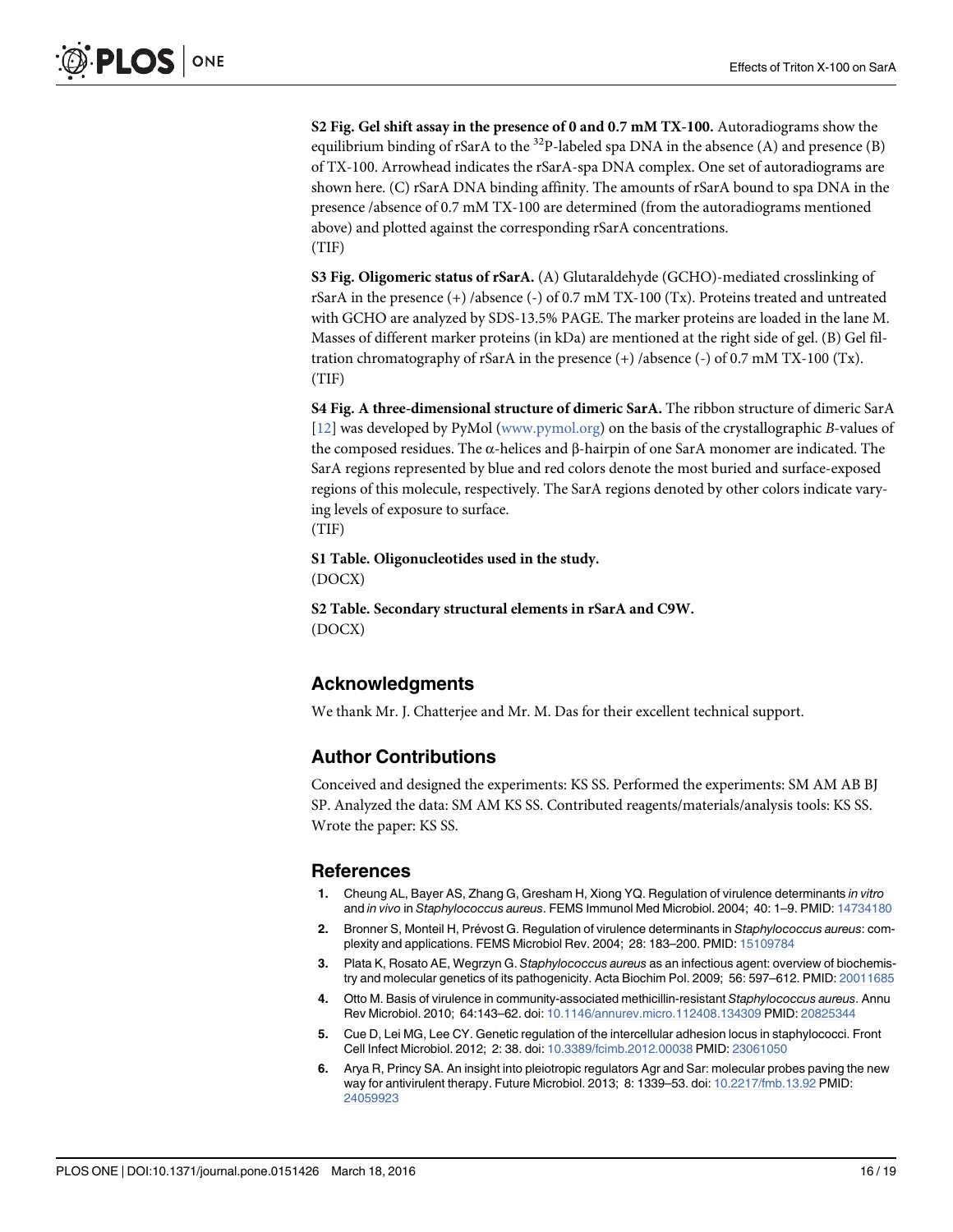- 7. Rechtin TM, Gillaspy AF, Schumacher MA, Brennan RG, Smeltzer MS, Hurlburt BK. Characterization of the SarA virulence gene regulator of Staphylococcus aureus. Mol Microbiol. 1999; 33: 307–316. PMID: 10411747
- 8. Mahapa A, Mandal S, Biswas A, Jana B, Polley S, Sau S. Chemical and thermal unfolding of a global Staphylococcal virulence regulator with a flexible C-terminal end. PLoS One. 2015; 10:e0122168. doi: 10.1371/journal.pone.0122168 PMID: 25822635
- 9. Cheung AL, Nishina KA, Trotonda MP, Tamber S. The SarA protein family of Staphylococcus aureus. Int J Biochem Cell Biol. 2008; 40: 355–61. PMID: 18083623
- 10. Liu Y, Manna AC, Li R, Martin WE, Murphy RC, Cheung AL, et al. Crystal structure of the SarR protein from Staphylococcus aureus. Proc Natl Acad Sci USA. 2001; 98: 6877-6882. PMID: 11381122
- 11. Li R, Manna AC, Dai S, Cheung AL, Zhang G. Crystal structure of the SarS protein from Staphylococcus aureus. J Bacteriol. 2003; 185: 4219–25. PMID: 12837797
- 12. Liu Y, Manna AC, Pan CH, Kriksunov IA, Thiel DJ, et al. Structural and function analyses of the global regulatory protein SarA from Staphylococcus aureus. Proc Natl Acad Sci USA. 2006; 103: 2392–7. PMID: 16455801
- 13. Chen PR, Bae T, Williams WA, Duguid EM, Rice PA, Schneewind O, et al. An oxidation-sensing mechanism is used by the global regulator MgrA in Staphylococcus aureus. Nat Chem Biol. 2006; 2: 591–5. PMID: 16980961
- 14. Poor CB, Chen PR, Duguid E, Rice PA, He C. Crystal structures of the reduced, sulfenic acid, and mixed disulfide forms of SarZ, a redox active global regulator in Staphylococcus aureus. J Biol Chem. 2009; 284: 23517–24. doi: 10.1074/jbc.M109.015826 PMID: 19586910
- 15. Zhu Y, Fan X, Zhang X, Jiang X, Niu L, Teng M, et al., Structure of Rot, a global regulator of virulence genes in Staphylococcus aureus. Acta Crystallogr D Biol Crystallogr. 2014; 70: 2467–76. doi: 10.1107/ S1399004714015326 PMID: 25195759
- 16. Ballal A, Manna AC. Regulation of superoxide dismutase (sod) genes by SarA in Staphylococcus aureus. J Bacteriol. 2009; 191: 3301–10. doi: 10.1128/JB.01496-08 PMID: 19286803
- 17. Ballal A, Manna AC. Control of thioredoxin reductase gene (trxB) transcription by SarA in Staphylococcus aureus. J Bacteriol. 2010; 192: 336–45. doi: 10.1128/JB.01202-09 PMID: 19854896
- 18. Dunman PM, Murphy E, Haney S, Palacios D, Tucker-Kellogg G, WU S, et al. Transcription profilingbased identification of Staphylococcus aureus genes regulated by the agr and/or sarA loci. J Bacteriol. 2001; 183:7341–53. PMID: 11717293
- 19. Morrison JM, Anderson KL, Beenken KE, Smeltzer MS, Dunman PM. The staphylococcal accessory regulator, SarA, is an RNA-binding protein that modulates the mRNA turnover properties of late-exponential and stationary phase Staphylococcus aureus cells. Front Cell Infect Microbiol. 2012; 2: 26. doi: 10.3389/fcimb.2012.00026 PMID: 22919618
- 20. Gordon CP, Williams P, Chan WC. Attenuating Staphylococcus aureus virulence gene regulation: a medicinal chemistry perspective. J Med Chem. 2013; 56: 1389–404. doi: 10.1021/jm3014635 PMID: 23294220
- 21. Fujimoto DF, Higginbotham RH, Sterba KM, Maleki SJ, Segall AM, Smeltzer SM,et al. Staphylococcus aureus SarA is a regulatory protein responsive to redox and pH that can support bacteriophage lambda integrase-mediated excision/recombination. Mol Microbiol. 2009; 74:1445–58. doi: 10.1111/j.1365- 2958.2009.06942.x PMID: 19919677
- 22. Didier JP, Cozzone AJ, Duclos B. Phosphorylation of the virulence regulator SarA modulates its ability to bind DNA in Staphylococcus aureus. FEMS Microbiol Lett. 2010; 306: 30–6. doi: 10.1111/j.1574- 6968.2010.01930.x PMID: 20337713
- 23. Sun F, Ding Y, Ji Q, Liang Z, Deng X, Wong CC, et al., Protein cysteine phosphorylation of SarA/MgrA family transcriptional regulators mediates bacterial virulence and antibiotic resistance. Proc Natl Acad Sci USA. 2012; 109: 15461–6. PMID: 22927394
- 24. Linke D. Detergents: an overview. Methods Enzymol. 2009; 463: 603–17. doi: 10.1016/S0076-6879 (09)63034-2 PMID: 19892194
- 25. Dimroth P, Thomer A. Solubilization and reconstitution of the Na(+)-dependent citrate carrier of Klebsiella pneumoniae. J Biol Chem. 1990; 265: 7721-4. PMID: 2186025
- 26. Karbarz MJ, Six DA, Raetz CR. Purification and characterization of the lipid A 1 phosphatase LpxE of Rhizobium leguminosarum. J Biol Chem. 2009; 284: 414–25. doi: 10.1074/jbc.M808390200 PMID: 18984595
- 27. De S, Girigoswami A, Das S. Fluorescence probing of albumin-surfactant interaction. J Colloid Interface Sci. 2005; 285: 562-73. PMID: 15837473
- 28. Singh SK, Kishore N. Thermodynamic insights into the binding of Triton X-100 to globular proteins: a calorimetric and spectroscopic investigation. J Phys Chem B. 2006; 110: 9728–37. PMID: 16686525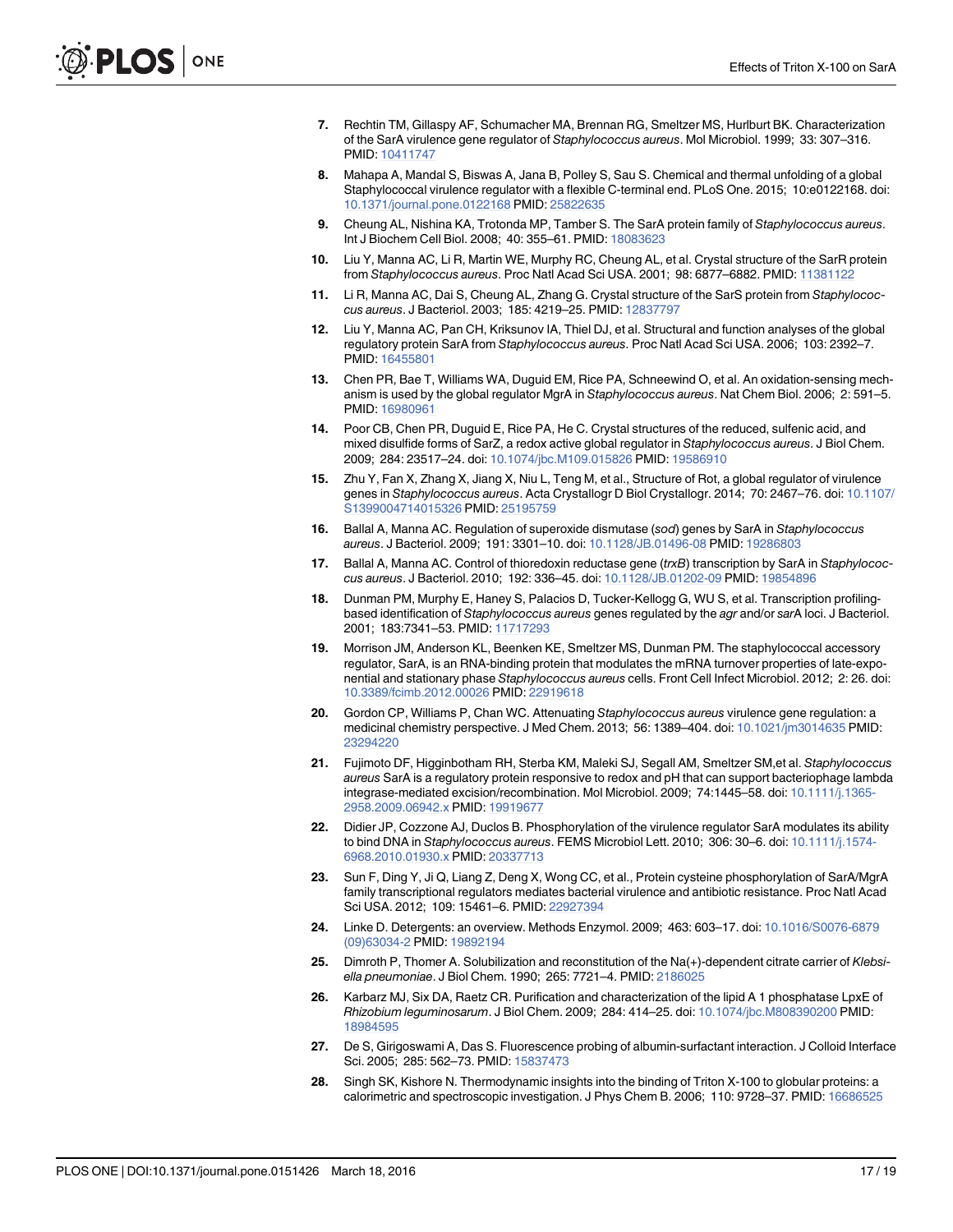- 29. Weng L, Kohara M, Wakita T, Shimotohno K, Toyoda T. Detergent-induced activation of the hepatitis C virus genotype 1b RNA polymerase. Gene. 2012; 496: 79–87. doi: 10.1016/j.gene.2012.01.044 PMID: 22306265
- 30. Raychaudhuri D, Chatterjee AN. Use of resistant mutants to study the interaction of triton X-100 with Staphylococcus aureus. J Bacteriol. 1985; 164:1337–49. PMID: 2866176
- 31. Komatsuzawa H, Suzuki J, Sugai M, Miyake Y, Suginaka H. The effect of Triton X 100 on the in-vitro susceptibility of methicillin-resistant Staphylococcus aureus to oxacillin. J Antimicrob Chemother.1994; 34: 885–97. PMID: 7730232
- 32. Komatsuzawa H, Sugai M, Shirai C, Suzuki J, Hiramatsu K, Suginaka H. Triton X-100 alters the resistance level of methicillin-resistant Staphylococcus aureus to oxacillin. FEMS Microbiol Lett. 1995; 134: 209–12. PMID: 8586269
- 33. Suzuki J, Komatsuzawa H, Sugai M, Ohta K, Kozai K, Nagasaka N, et al., Effects of various types of Triton X on the susceptibilities of methicillin-resistant staphylococci to oxacillin. FEMS Microbiol Lett. 1997; 153: 327–31. PMID: 9271859
- 34. Cordwell SJ, Larsen MR, Cole RT, Walsh BJ. Comparative proteomics of Staphylococcus aureus and the response of methicillin-resistant and methicillin-sensitive strains to Triton X-100. Microbiology. 2002; 148: 2765–81. PMID: 12213923
- 35. Ausubel FM, Brent R, Kingston RE, Moore DD, Seidman JG, Smith JA, et al., Current Protocols in Molecular Biology. John Wiley & Sons, Inc., USA. 1998.
- 36. Chien Y, Manna AC, Projan SJ, Cheung AL. SarA, a global regulator of virulence determinants in Staphylococcus aureus, binds to a conserved motif essential for sar-dependent gene regulation. J Biol Chem. 1999; 274: 37169–76. PMID: 10601279
- 37. Sambrook J, Russell DW. Molecular Cloning: A Laboratory Manual. 3rd edn. Cold Spring Harbor Laboratory Press, Plainview, NY. 2001.
- 38. Jana B, Bandhu A, Mondal R, Biswas A, Sau K, Sau S. Domain structure and denaturation of a dimeric Mip-like peptidyl-prolyl cis-trans isomerase from Escherichia coli. Biochemistry. 2012; 51: 1223–37. doi: 10.1021/bi2015037 PMID: 22263615
- 39. Biswas A, Mandal S, Sau S. The N-terminal domain of the repressor of Staphylococcus aureus phage Φ11 possesses an unusual dimerization ability and DNA binding affinity. PLoS One.2014; 9: e95012. doi: 10.1371/journal.pone.0095012 PMID: 24747758
- 40. Liu H, Naismith JH. An efficient one-step site-directed deletion, insertion, single and multiple-site plasmid mutagenesis protocol. BMC Biotechnol. 2008; 8:91. doi: 10.1186/1472-6750-8-91 PMID: 19055817
- 41. Bandhu A, Ganguly T, Jana B, Mondal R, Sau S. Regions and residues of an asymmetric operator DNA interacting with the monomeric repressor of temperate mycobacteriophage L1. Biochemistry. 2010; 49: 4235–43. doi: 10.1021/bi9020956 PMID: 20377203
- 42. Ganguly T, Das M, Bandhu A, Chanda PK, Jana B, Sau A. Physicochemical properties and distinct DNA binding capacity of the repressor of temperate Staphylococcus aureus phage phi11. FEBS J. 2009; 276: 1975–85. doi: 10.1111/j.1742-4658.2009.06924.x PMID: 19250317
- 43. Biswas H, Chattopadhyaya R. Thermal, chemical and pH induced unfolding of turmeric root lectin: modes of denaturation. PLoS One. 2014; 9: e103579. doi: 10.1371/journal.pone.0103579 PMID: 25140525
- 44. Creighton TE. Protein Structure: A Practical Approach, 2nd ed., IRL Press at Oxford University Press, New York.1997.
- 45. Bohm G, Muhr R, Jaenicke R. Quantitative analysis of protein far UV circular dichroism spectra by neural networks. Protein Eng. 1992; 5: 191–195. PMID: 1409538
- 46. Lakowicz JR. Principles of fluorescence spectroscopy, 2nd ed., Kluwer Academic/Plenum, New York.1999.
- 47. Scatchard G. The attraction of proteins for small molecules and ions. Ann NY Acad Sci. 1949; 51: 660– 665.
- 48. Tatkiewicz W, Elizondo E, Moreno E, Díez-Gil C, Ventosa N, Veciana J, Ratera I. Methods for characterization of protein aggregates. Methods Mol Biol. 2015; 1258: 387–401. doi: 10.1007/978-1-4939- 2205-5\_22 PMID: 25447877
- 49. Ruiz CC, Hierrezuelo JM, Aguiar J, Peula-García JM. Physicochemical Studies on the Interaction between N-Decanoyl-N-methylglucamide and Bovine Serum Albumin. Biomacromolecules. 2007; 8: 2497–503. PMID: 17630693
- 50. Ruiz CC, Molina-Bolívar JA. Characterization of mixed non-ionic surfactants n-octyl-β-D-thioglucoside and octaethylene-glycol monododecyl ether: micellization and microstructure. J Colloid Interface Sci. 2011; 361: 178–85. doi: 10.1016/j.jcis.2011.05.019 PMID: 21641607